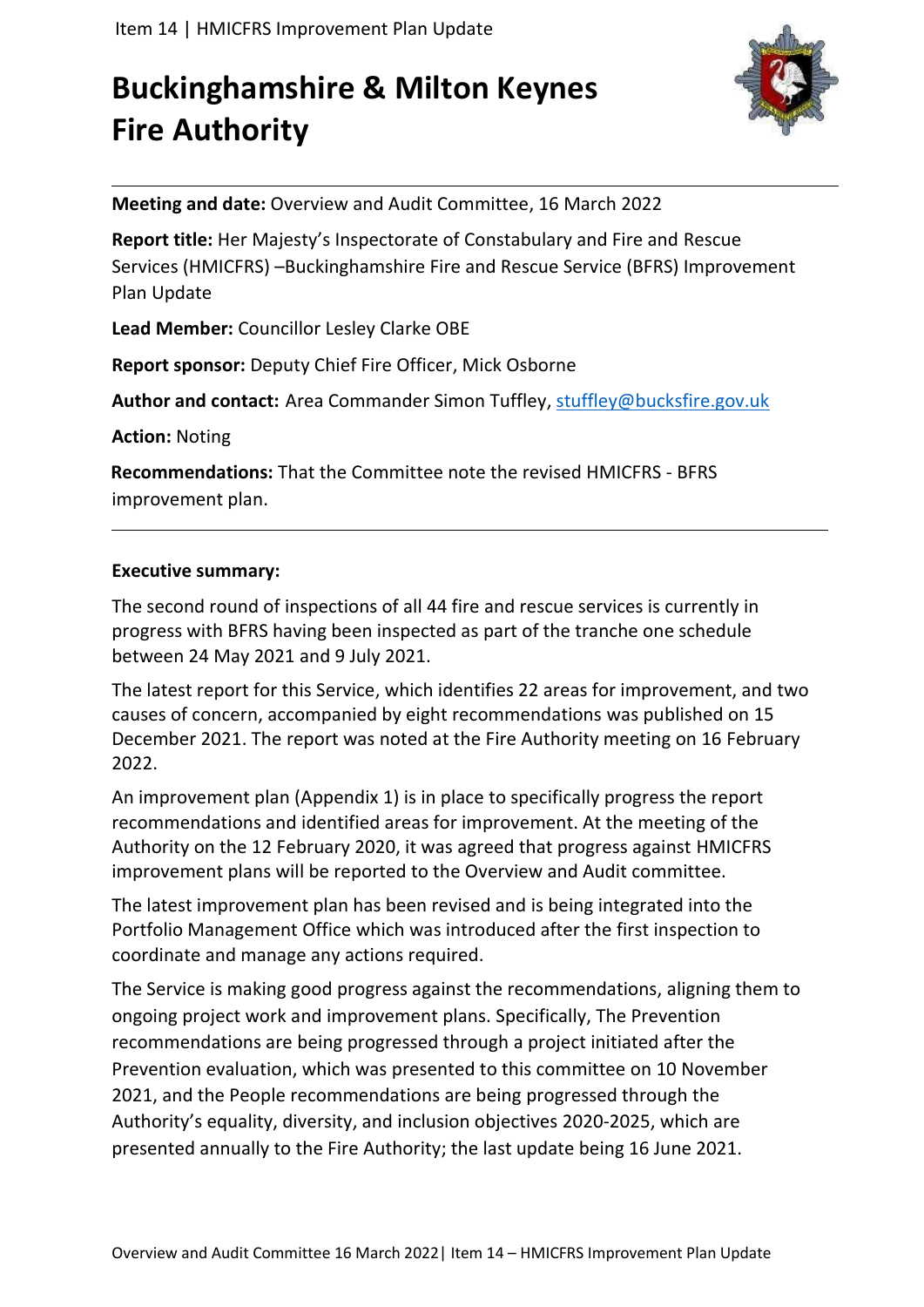The latest inspection report has helped the Service to consider a broad range of areas, to improve both our business-as-usual activities and through current and future projects. The report has also identified many areas of good practice, which although there is no specific requirement to include these within the latest action plan, are also summarised to ensure the Service does not lose sight of previous and ongoing activities which have provided strong evidence of good practice during the latest inspection.

#### **Financial implications:**

The prioritisation of improvements to address the specific recommendations raised within the causes of concern may introduce additional financial implications, either through reprioritisation of other projects, or through new workstreams.

Consideration will be given to ensure associated costs, both direct and indirect, are fully understood and managed effectively.

FRSs are not funded for the preparation for, HMICFRS inspections, nor is the Service charged. The inspections are funded directly by the Home Office. The Police are top sliced from their government grants to fund the HMICFRS inspections of Police Forces. There has been no indication yet that this might be a future funding model for the inspection of FRSs.

#### **Risk management:**

There remain reputational corporate risks to the organisation should we be judged as inadequate. The Service had already taken steps to mitigate this through having extensive internal and external audits of a number of areas of the Service, in addition to the HMICFRS inspections.

#### **Legal implications:**

The current Fire and Rescue Service National Framework issued under section 21 of the Fire and Rescue Services Act 2004, to which the Authority must have regard when carrying out its functions, states as follows at paragraph 7.5:

'Fire and rescue authorities must give due regard to reports and recommendations made by HMICFRS and – if recommendations are made – prepare, update and regularly publish an action plan detailing how the recommendations are being actioned. If the fire and rescue authority does not propose to undertake any action as a result of a recommendation, reasons for this should be given.'

It continues: 'When forming an action plan, the fire and rescue authority could seek advice and support from other organisations, for example, the National Fire Chiefs Council and the Local Government Association'.

#### **Privacy and security implications:**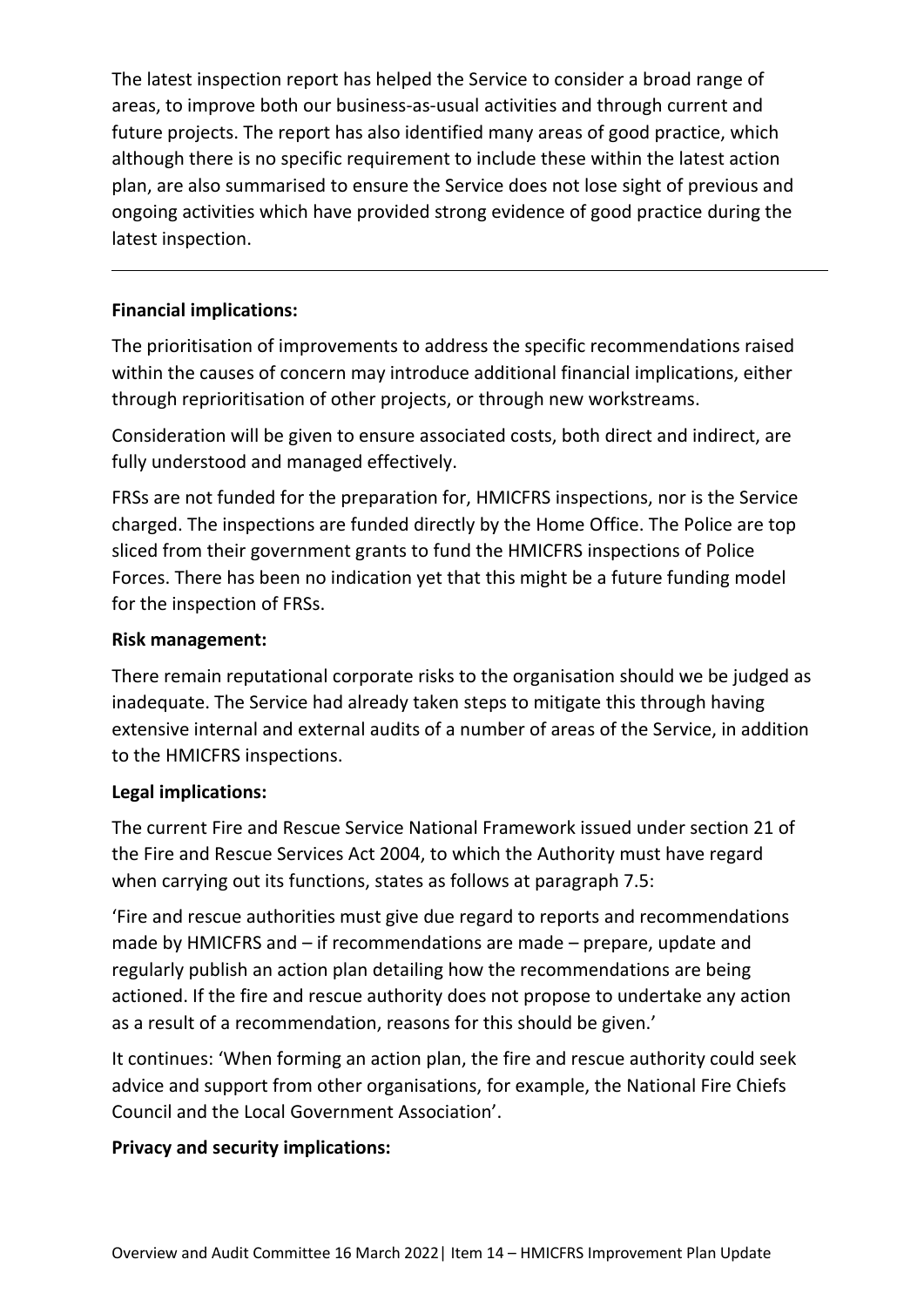No privacy or security implications have been identified that are directly associated with this report or its appendices. The respective strands of the improvement plan have undergone Data Protection Impact Screening and full impact assessments have been completed and reviewed where appropriate.

The report and its appendices are not protectively marked.

#### **Duty to collaborate:**

Each fire and rescue service is inspected individually. However, the latest report includes findings relating to the Service's ability to collaborate effectively with partners.

#### **Health and safety implications:**

There are no Health, Safety or Wellbeing implications arising from this report.

#### **Environmental implications:**

There are no environmental implications arising from this report.

#### **Equality, diversity, and inclusion implications:**

Progress against our Equality, Diversity and Inclusion objectives are included within the updated improvement plan.

The Service has been judged as 'requires improvement' in the people pillar, along with a cause of concern and five recommendations relating to equality, diversity and inclusion. All the findings from the HMICFRS round two inspection report will be fully considered and prioritised to ensure continual improvement is established and maintained.

#### **Consultation and communication:**

Specific areas identified for Service improvement are being captured in relevant plans and will be reported on in the usual way, ultimately to the Overview and Audit Committee.

#### **Background papers:**

14 February 2018 Fire Authority meeting (see pages 131 – 162): Our preparation plans together with our response to HMICFRS' consultation on the inspection methodology

https://bucksfire.gov.uk/documents/2020/03/140218 fire authority agenda.pdf/

14 November 2018 O & A preparation update (see pages 185-192):

[https://bucksfire.gov.uk/documents/2020/03/overview\\_and\\_audit\\_committee\\_agen](https://bucksfire.gov.uk/documents/2020/03/overview_and_audit_committee_agenda_and_reports_141118-min.pdf/) da and reports 141118-min.pdf/

13 February 2019 – Fire Authority preparation update (see pages 155-244):

https://bucksfire.gov.uk/documents/2020/03/130219 fire authority agenda.pdf/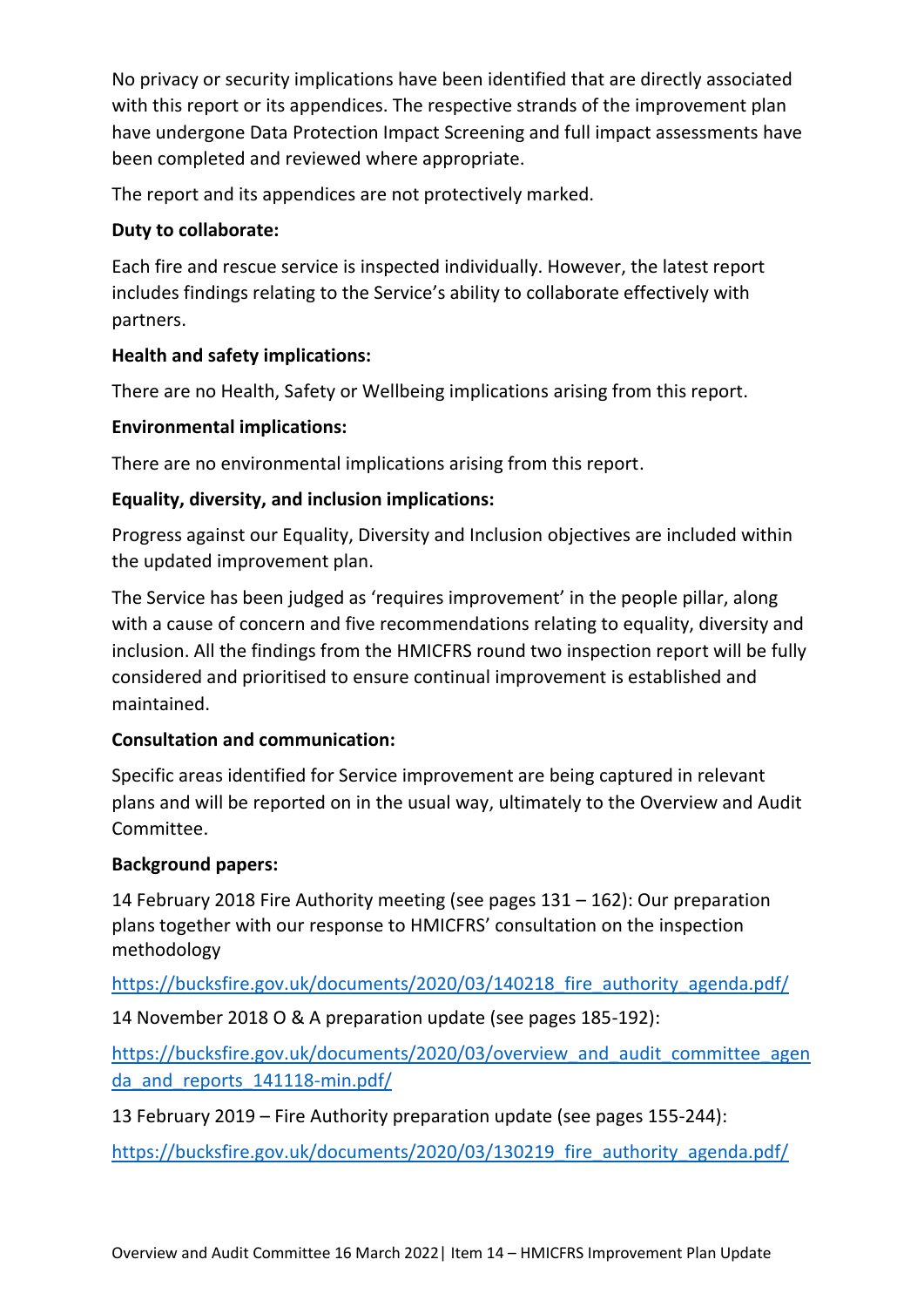23 January 2020 - Her Majesty's Inspectorate of Constabulary and Fire and Rescue Services (HMICFRS) – Buckinghamshire Fire and Rescue Service (BFRS) Inspection Findings Report:

[https://bucksfire.gov.uk/documents/2020/03/230120\\_item\\_7\\_hmicfrs\\_cover\\_report](https://bucksfire.gov.uk/documents/2020/03/230120_item_7_hmicfrs_cover_report_23012020__appendix-min.pdf/) [\\_23012020\\_\\_appendix-min.pdf/](https://bucksfire.gov.uk/documents/2020/03/230120_item_7_hmicfrs_cover_report_23012020__appendix-min.pdf/)

12 February 2020 - HMICFRS Inspection Findings Report – Action Plan:

[https://bucksfire.gov.uk/documents/2020/03/120220\\_item12\\_hmicfrs\\_inspection\\_fi](https://bucksfire.gov.uk/documents/2020/03/120220_item12_hmicfrs_inspection_findings.pdf/) [ndings.pdf/](https://bucksfire.gov.uk/documents/2020/03/120220_item12_hmicfrs_inspection_findings.pdf/)

22 July 2020- Her Majesty's Inspectorate of Constabulary and Fire and Rescue Services (HMICFRS) – Buckinghamshire Fire and Rescue Service (BFRS) Improvement Plan Update [https://bucksfire.gov.uk/documents/2020/07/item-18-hmicfrs-bfrs](https://bucksfire.gov.uk/documents/2020/07/item-18-hmicfrs-bfrs-inspection-improvement-plan.pdf/)[inspection-improvement-plan.pdf/](https://bucksfire.gov.uk/documents/2020/07/item-18-hmicfrs-bfrs-inspection-improvement-plan.pdf/)

11 November 2020 - Her Majesty's Inspectorate of Constabulary and Fire and Rescue Services (HMICFRS) –Buckinghamshire Fire and Rescue Service (BFRS) Improvement Plan Update [https://bucksfire.gov.uk/documents/2020/11/item-11-hmicfrs](https://bucksfire.gov.uk/documents/2020/11/item-11-hmicfrs-improvement-plan.pdf/)[improvement-plan.pdf/](https://bucksfire.gov.uk/documents/2020/11/item-11-hmicfrs-improvement-plan.pdf/)

17 March 2021 - Her Majesty's Inspectorate of Constabulary and Fire and Rescue Services (HMICFRS) –Buckinghamshire Fire and Rescue Service (BFRS) Improvement Plan Update <https://bucksfire.gov.uk/documents/2021/03/oa-item-13.pdf>

21 July 2021 - Her Majesty's Inspectorate of Constabulary and Fire and Rescue Services (HMICFRS) –Buckinghamshire Fire and Rescue Service (BFRS) Improvement Plan Update <https://bucksfire.gov.uk/documents/2021/07/oa-item-16-210721.pdf/>

10 November 2021 - Her Majesty's Inspectorate of Constabulary and Fire and Rescue Services (HMICFRS) –Buckinghamshire Fire and Rescue Service (BFRS) Improvement Plan Update <https://bucksfire.gov.uk/documents/2021/10/oa-item-18-10-11-21.pdf/>

10 November 2021 - Prevention Evaluation - Phase one report 2021 <https://bucksfire.gov.uk/documents/2021/10/oa-item-17-17-10-21.pdf/>

| <b>Appendix</b> | Title                                                  | <b>Protective Marking</b> |
|-----------------|--------------------------------------------------------|---------------------------|
|                 | HMICFRS INSPECTION REPORT -                            | Not protectively          |
|                 | <b>IMPROVEMENT PLAN Updated February 2022</b>   marked |                           |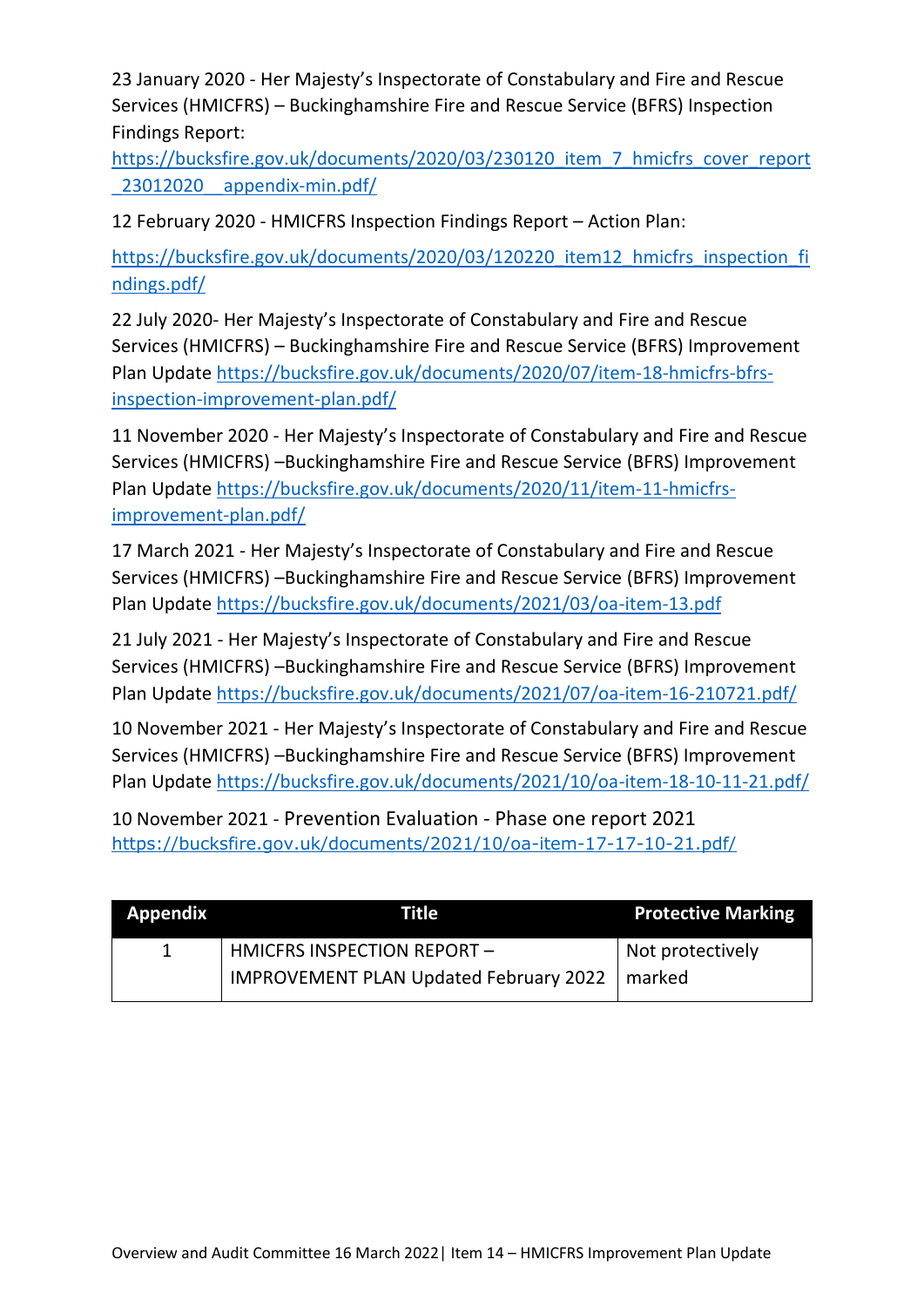

## **HMICFRS 2021 Inspection Report Action Plan - Dashboard**

| <b>Recommendations</b>       | <b>Total</b>              | Complete         | On track | On hold/delayed  | <b>Not started</b> | <b>Overall RAG status</b> |
|------------------------------|---------------------------|------------------|----------|------------------|--------------------|---------------------------|
| <b>Effectiveness</b>         | 3                         | $\boldsymbol{0}$ | 3        | $\boldsymbol{0}$ | $\boldsymbol{0}$   |                           |
| <b>People</b>                | 5                         | $\boldsymbol{0}$ | 5        | $\boldsymbol{0}$ | $\boldsymbol{0}$   |                           |
| <b>Areas For Improvement</b> | <b>Total</b>              | Complete         | On track | On hold/delayed  | <b>Not started</b> | <b>RAG status</b>         |
| <b>Effectiveness</b>         | 11                        | 1                | 3        | $\mathbf 1$      | 6                  |                           |
| <b>Efficiency</b>            | 5                         | 2                | 2        |                  |                    |                           |
| People                       | 6                         | $\mathbf 0$      | 6        | $\boldsymbol{0}$ | $\boldsymbol{0}$   |                           |
|                              | <b>Grand Totals</b><br>30 | 3                | 19       | 1                |                    |                           |

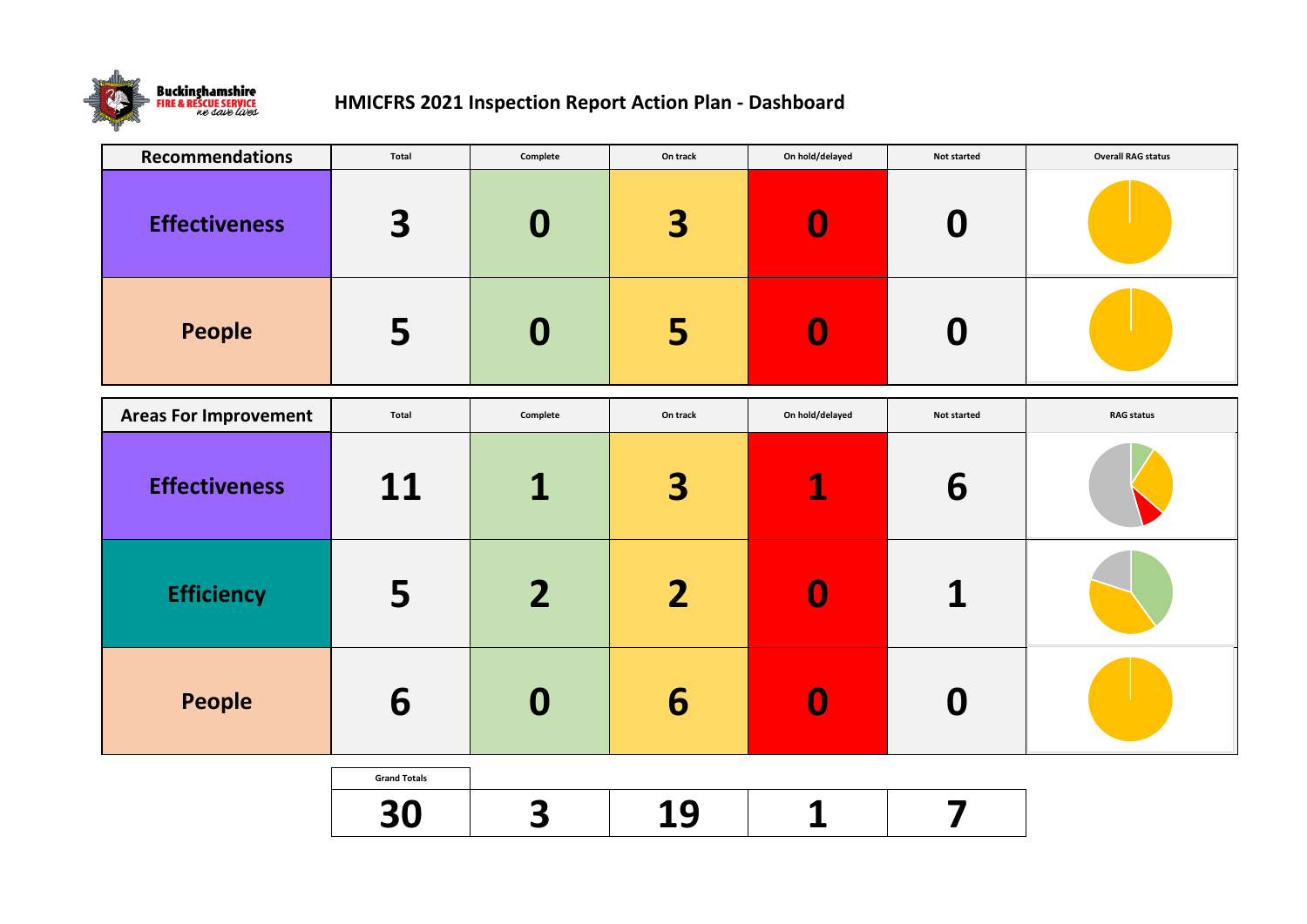#### **HMICFRS 2021 Inspection Report Action Plan - Effectiveness**

|               | Last Update:                        | 07 February 2022                                                                                                                                                                                                                                                                                                       |                      |                 |                                     |                                             |                                                                                                                                                                                                                                                                                              |                                                              |                            |                         |                                                                                                                                                                                                                                                                                                                                                                                                                                                                                                                                                                                                                                                                                                                                                                                                                                                                                                                                                                                                                                  |                     |  |
|---------------|-------------------------------------|------------------------------------------------------------------------------------------------------------------------------------------------------------------------------------------------------------------------------------------------------------------------------------------------------------------------|----------------------|-----------------|-------------------------------------|---------------------------------------------|----------------------------------------------------------------------------------------------------------------------------------------------------------------------------------------------------------------------------------------------------------------------------------------------|--------------------------------------------------------------|----------------------------|-------------------------|----------------------------------------------------------------------------------------------------------------------------------------------------------------------------------------------------------------------------------------------------------------------------------------------------------------------------------------------------------------------------------------------------------------------------------------------------------------------------------------------------------------------------------------------------------------------------------------------------------------------------------------------------------------------------------------------------------------------------------------------------------------------------------------------------------------------------------------------------------------------------------------------------------------------------------------------------------------------------------------------------------------------------------|---------------------|--|
| Pillar        | Sub-category                        | <b>HMICFRS inspection report finding</b>                                                                                                                                                                                                                                                                               | <b>Finding type</b>  | Accepted<br>Y/N | <b>Overall RAG</b><br><b>Status</b> | Rationale, if not accepted PMO Project link |                                                                                                                                                                                                                                                                                              | <b>Delivery Lead</b>                                         | <b>SMT Sponsor</b>         | <b>Delivery</b><br>Date | Latest PMO update                                                                                                                                                                                                                                                                                                                                                                                                                                                                                                                                                                                                                                                                                                                                                                                                                                                                                                                                                                                                                | <b>Project Stat</b> |  |
| Effectiveness | fire and other<br>emergencies       | Understanding the risk of The service, through regular engagement with its<br>local community, needs to build a more<br>comprehensive profile of risk in its service area.                                                                                                                                             | Area for improvement | Yes             | Not started                         |                                             | Corporate Plan SO3.10<br>Prepare 2025 - 2030<br>Public Safety Plan (PSP)                                                                                                                                                                                                                     | Corporate planning                                           | COO                        | 24/25                   | Corporate Plan objective for 2023-2025                                                                                                                                                                                                                                                                                                                                                                                                                                                                                                                                                                                                                                                                                                                                                                                                                                                                                                                                                                                           | Not started         |  |
| Effectiveness | fire and other<br>emergencies       | Understanding the risk of The service should make sure its integrated risk<br>management plan is informed by a comprehensive<br>understanding of current and future risk. It should<br>use a wide range of data to build the risk profile and<br>use operational data to test that the risk profile is up-<br>to-date. | Area for improvement | <b>Yes</b>      | Not started                         |                                             | Corporate Plan SO3.10<br>Prepare 2025 - 2030<br>Public Safety Plan (PSP)                                                                                                                                                                                                                     | Corporate planning                                           | COO                        | 24/25                   | Corporate Plan objective for 2023-2025                                                                                                                                                                                                                                                                                                                                                                                                                                                                                                                                                                                                                                                                                                                                                                                                                                                                                                                                                                                           | Not started         |  |
| Effectiveness | fire and other<br>emergencies       | Understanding the risk of The service should make sure that the aims and<br>objectives of prevention, protection and response<br>activity are clearly outlined in its integrated risk<br>management plan.                                                                                                              | Area for improvement | <b>Yes</b>      | Not started                         |                                             | Corporate Plan SO3.10<br>Prepare 2025 - 2030<br>Public Safety Plan (PSP)                                                                                                                                                                                                                     | Corporate planning                                           | COO                        | 24/25                   | Corporate Plan objective for 2023-2025                                                                                                                                                                                                                                                                                                                                                                                                                                                                                                                                                                                                                                                                                                                                                                                                                                                                                                                                                                                           | Not started         |  |
| Effectiveness | Preventing fires and<br>other risks | The service should have plans in place for an effective Recommendation<br>system to define the levels of risk in the community.                                                                                                                                                                                        |                      | Yes             | On-Track                            |                                             | Prevention Improvement GC Territorial North and Prevention,<br>Plan                                                                                                                                                                                                                          | Community Safety &<br>Safeguarding Manager                   | Response and<br>Resilience | 01/11/2024              | In addition to this HMICFRS recommendation and the recently published national<br>Prevention Standards, the Prevention evaluation conducted in 2020-21 highlighted a<br>number of opportunities to improve our systems to help define risk in the<br>community. The action plan to accompany the evaluation contains 15 actions to<br>improve the way we gather, use and share intelligence, and is now progressing<br>through our internal governance processes to ensure those actions with the most<br>benefit are prioritised and implemented.                                                                                                                                                                                                                                                                                                                                                                                                                                                                               | On-Track            |  |
|               |                                     |                                                                                                                                                                                                                                                                                                                        |                      |                 |                                     |                                             | Corporate plan SO1.3 -<br>Develop partner agencies Community Safety &<br>understanding of the<br>risks from fire and other<br>emergencies. Implement<br>a collaborative<br>community risk<br>methodology and<br>targeting approach, to<br>achieve a reduction on<br>risk and impact of fire. | GC Territorial North and Prevention,<br>Safeguarding Manager | Response and<br>Resilience | 01/04/2023              | Links being reinvigorated with MK partners to increase strategic engagement.<br>Fire Sense package developed and 6 year review of performance pending completion<br>for noting at BTB.<br>Work on targeting commenced with DIT.                                                                                                                                                                                                                                                                                                                                                                                                                                                                                                                                                                                                                                                                                                                                                                                                  | On-Track            |  |
|               |                                     |                                                                                                                                                                                                                                                                                                                        |                      |                 |                                     |                                             | Safety Centre evaluation GC Territorial North and Prevention,                                                                                                                                                                                                                                | Community Safety &<br>Safeguarding Manager                   | Response and<br>Resilience | 01/08/2022              | Paper prepared for Feb BTB on noting a deferred decision on future funding.<br>Deferring until Aug 22 allows the Centre & new CEO to have 1 full year's<br>operating/trading out of lockdown, providing evidence against final item on Schedule<br>1 of the Funding Agreement.                                                                                                                                                                                                                                                                                                                                                                                                                                                                                                                                                                                                                                                                                                                                                   | On-Track            |  |
| Effectiveness | Preventing fires and<br>other risks | A revision of its prevention strategy that clearly<br>prioritises the people most at risk of fire and other<br>emergencies, giving focus and direction to specialist<br>teams.                                                                                                                                         | Recommendation       | Yes             | On-Track                            |                                             | Prevention Improvement GC Territorial North and Prevention,<br>Plan                                                                                                                                                                                                                          | Community Safety &<br>Safeguarding Manager                   | Response and<br>Resilience | 01/11/2024              | The Prevention strategy refresh is prioritised as critical within the Prevention action<br>plan. The strategy will utilise much of the learning from our recent internal review, as<br>well as the Prevention Standards, national operational guidance, and other strategic<br>drivers from our partnerships to introduce a revised strategy which clearly defines<br>our direction, aligned to the current public safety plan.<br>Revised prevention strategy is being drafted drawing upon the three year<br>commitment of the NFCC Prevention Workstream and aligned to the current public<br>safety plan.<br>Liaison in drafting this has occurred with exemplar services and the CPO.                                                                                                                                                                                                                                                                                                                                       | <b>On-Track</b>     |  |
| Effectiveness | Preventing fires and<br>other risks | The review of systems and processes for dealing with Recommendation<br>referrals from individuals and partner agencies. This<br>is to make sure they are managed effectively and<br>those referrals with highest identified risk are<br>prioritised.                                                                   |                      | Yes             | On-Track                            |                                             | Prevention Improvement GC Territorial North and Prevention,<br>Plan                                                                                                                                                                                                                          | Community Safety &<br>Safeguarding Manager                   | Response and<br>Resilience | 01/11/2024              | The Prevention improvement plan contains 14 actions, including this HMICFRS<br>recommendation, which relate to the management of processes and systems. The<br>evaluation has revealed a need to review the current screening process and<br>introduce a way of prioritising delivery through a risk scoring mechanism which<br>prioritises referrals more effectively. This is likely to involve a further review of the<br>premises risk management system architecture to ensure those referrals which are<br>categorised as the highest risk are prioritised by an automated process.                                                                                                                                                                                                                                                                                                                                                                                                                                        | On-Track            |  |
| Effectiveness | Preventing fires and<br>other risks | The service should understand the reasons for its<br>decreasing number of prevention visits and consider<br>how it can better target those who are most at risk of<br>fire.                                                                                                                                            | Area for improvement | Yes             | On-Track                            |                                             | Prevention Improvement GC Territorial North and Prevention,<br>Plan                                                                                                                                                                                                                          | Community Safety &<br>Safeguarding Manager                   | Response and<br>Resilience | 01/11/2024              | Funding agreed by the Authority to establish a number of new Prevention posts<br>focused on increasing the delivery of Fire & Wellness visits in specific buildings,<br>addressing the volume of Prevention visits in identified areas of increased risk,<br>including the delivery of a program of high-rise interventions and engagement with<br>the occupants of specialised housing. These new posts have been filled with a CS<br>Team Leader and two CS Technician roles with an onboarding program of relevant<br>training completed.<br>Due to sickness and a vacancy arising in the CS Coordinator cadre which took five<br>months to recruit into, the two CS Technicians had to be reassigned to cover the<br>three CS Coordinator roles, with proactive high-rise intervention being placed on<br>hold.<br>Although one CS Technician will be moving to a wholetime firefighter role in March,<br>plans are in place to complete proactive engagement at the highest priority domestic<br>high-rise buildings in Q4. | On-Track            |  |



| Latest PMO update                                                                                                                                                                                                                                                                                                                                                                                                                                                                                                                                                                         | <b>Project Status</b> | <b>Evidence to support completion</b> |
|-------------------------------------------------------------------------------------------------------------------------------------------------------------------------------------------------------------------------------------------------------------------------------------------------------------------------------------------------------------------------------------------------------------------------------------------------------------------------------------------------------------------------------------------------------------------------------------------|-----------------------|---------------------------------------|
| Corporate Plan objective for 2023-2025                                                                                                                                                                                                                                                                                                                                                                                                                                                                                                                                                    | Not started           |                                       |
| Corporate Plan objective for 2023-2025                                                                                                                                                                                                                                                                                                                                                                                                                                                                                                                                                    | Not started           |                                       |
| Corporate Plan objective for 2023-2025                                                                                                                                                                                                                                                                                                                                                                                                                                                                                                                                                    | Not started           |                                       |
| In addition to this HMICFRS recommendation and the recently published national<br>Prevention Standards, the Prevention evaluation conducted in 2020-21 highlighted a<br>number of opportunities to improve our systems to help define risk in the<br>community. The action plan to accompany the evaluation contains 15 actions to<br>improve the way we gather, use and share intelligence, and is now progressing<br>through our internal governance processes to ensure those actions with the most<br>benefit are prioritised and implemented.                                        | On-Track              |                                       |
| Links being reinvigorated with MK partners to increase strategic engagement.<br>Fire Sense package developed and 6 year review of performance pending completion<br>for noting at BTB.<br>Work on targeting commenced with DIT.                                                                                                                                                                                                                                                                                                                                                           | On-Track              |                                       |
| Paper prepared for Feb BTB on noting a deferred decision on future funding.<br>Deferring until Aug 22 allows the Centre & new CEO to have 1 full year's<br>operating/trading out of lockdown, providing evidence against final item on Schedule<br>1 of the Funding Agreement.                                                                                                                                                                                                                                                                                                            | On-Track              |                                       |
| The Prevention strategy refresh is prioritised as critical within the Prevention action<br>plan. The strategy will utilise much of the learning from our recent internal review, as<br>well as the Prevention Standards, national operational guidance, and other strategic<br>drivers from our partnerships to introduce a revised strategy which clearly defines<br>our direction, aligned to the current public safety plan.                                                                                                                                                           | On-Track              |                                       |
| Revised prevention strategy is being drafted drawing upon the three year<br>commitment of the NFCC Prevention Workstream and aligned to the current public<br>safety plan.<br>Liaison in drafting this has occurred with exemplar services and the CPO.                                                                                                                                                                                                                                                                                                                                   |                       |                                       |
| The Prevention improvement plan contains 14 actions, including this HMICFRS<br>recommendation, which relate to the management of processes and systems. The<br>evaluation has revealed a need to review the current screening process and<br>introduce a way of prioritising delivery through a risk scoring mechanism which<br>prioritises referrals more effectively. This is likely to involve a further review of the<br>premises risk management system architecture to ensure those referrals which are<br>categorised as the highest risk are prioritised by an automated process. | On-Track              |                                       |
| Funding agreed by the Authority to establish a number of new Prevention posts<br>focused on increasing the delivery of Fire & Wellness visits in specific buildings,<br>addressing the volume of Prevention visits in identified areas of increased risk,<br>including the delivery of a program of high-rise interventions and engagement with<br>the occupants of specialised housing. These new posts have been filled with a CS<br>Team Leader and two CS Technician roles with an onboarding program of relevant<br>training completed.                                              | On-Track              |                                       |
| Due to sickness and a vacancy arising in the CS Coordinator cadre which took five<br>months to recruit into, the two CS Technicians had to be reassigned to cover the<br>three CS Coordinator roles, with proactive high-rise intervention being placed on<br>hold.                                                                                                                                                                                                                                                                                                                       |                       |                                       |
| Although one CS Technician will be moving to a wholetime firefighter role in March,<br>plans are in place to complete proactive engagement at the highest priority domestic<br>high-rise buildings in Q4.                                                                                                                                                                                                                                                                                                                                                                                 |                       |                                       |

An existing role within the Prevention establishment was evaluated and reassigned to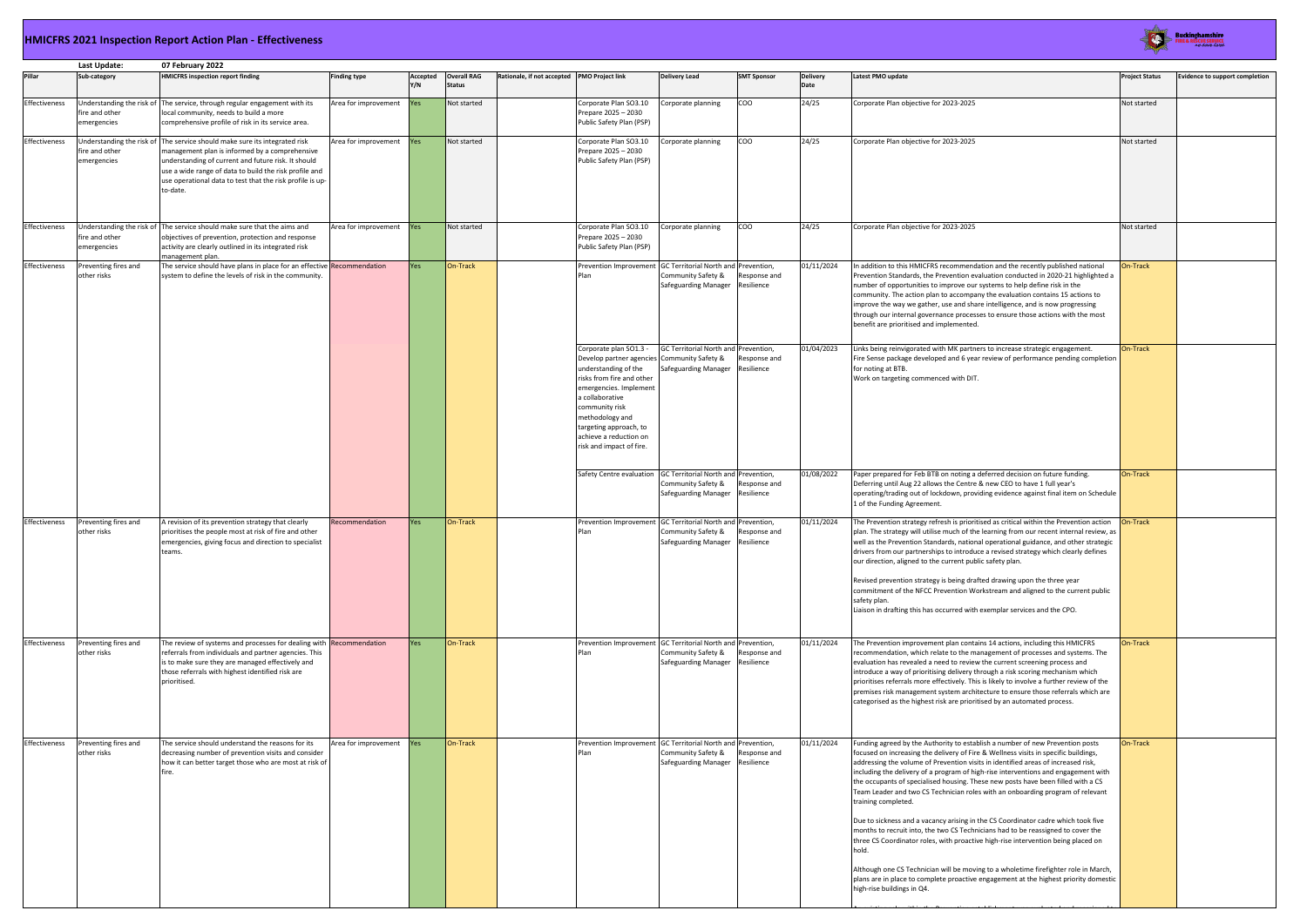| Effectiveness        | Preventing fires and<br>other risks              | The service should evaluate its prevention work, so it Area for improvement<br>understands the benefits better.                                                                                                                |                      | <b>Yes</b> | Complete        | Prevention Improvement GC Territorial North and Prevention<br>Plan | Community Safety &<br><b>Safeguarding Manager</b>            | Response and<br>Resilience                  | 01/11/2024 | Action completed - Phase 1 evaluation report presented to Overview and Audit<br>Committee 10/11/21                                                                                                                                                                                                                                                                                                                                                                                                                                                                                                                                                                            |
|----------------------|--------------------------------------------------|--------------------------------------------------------------------------------------------------------------------------------------------------------------------------------------------------------------------------------|----------------------|------------|-----------------|--------------------------------------------------------------------|--------------------------------------------------------------|---------------------------------------------|------------|-------------------------------------------------------------------------------------------------------------------------------------------------------------------------------------------------------------------------------------------------------------------------------------------------------------------------------------------------------------------------------------------------------------------------------------------------------------------------------------------------------------------------------------------------------------------------------------------------------------------------------------------------------------------------------|
| <b>Effectiveness</b> | Protecting the public<br>through fire regulation | The service should make sure it aligns its increased<br>resources to a prioritised and risk-based inspection<br>programme.                                                                                                     | Area for improvement | Yes        | On-Track        | <b>Protection Uplift</b><br>Programme                              | <b>Head of Protection</b>                                    | Protection.<br>Assurance and<br>Development | 01/03/2022 | The pilot of the RBIP programme had to be delayed further due to the continuing<br>restrictions in place due to Covid but is now underway.<br>Following a procurement process, a training delivery provider has been procured to<br>deliver fire safety training to operational staff. Business engagement continues to<br>grow, through social media and website activities. A care home seminar has been<br>delivered over MS Teams and Eventbrite. Work is progressing with the<br>communication team to develop the Protection area of the website and a fire safety<br>self-assessment form is close to being launched, to support engagement with<br>targeted premises. |
| Effectiveness        | Protecting the public<br>through fire regulation | The service should make sure it has an effective<br>quality assurance process, so staff carry out audits to<br>an appropriate standard.                                                                                        | Area for improvement | Yes        | Not started     | <b>BAU</b>                                                         | <b>Head of Protection</b>                                    | Protection,<br>Assurance and<br>Development |            | The Protection Dept is working through the Fire standards for Protection Officers to<br>identify the existing gaps and identify and develop a suitable audit process in line with<br>the risk based inspection process. Where we can identify and use relevant guidance<br>and legislation this will also be incorporated into the audit process.                                                                                                                                                                                                                                                                                                                             |
| Effectiveness        | Protecting the public<br>through fire regulation | The service should review its response to false alarms Area for improvement<br>(called 'unwanted fire signals') to ensure operational<br>resources are used effectively.                                                       |                      | Yes.       | Delayed         | UwFS Review/AFA review Head of Protection                          |                                                              | Protection.<br>Assurance and<br>Development |            | Rescoping the project with regard to AFAs and UwFS and planning to reinvigorate this<br>workstream in 2022/23                                                                                                                                                                                                                                                                                                                                                                                                                                                                                                                                                                 |
| Effectiveness        | Protecting the public<br>through fire regulation | The service should make sure it plans its work with<br>local businesses and large organisations to share<br>information and expectations on how they can<br>comply with fire safety regulations.                               | Area for improvement | <b>ves</b> | <b>On-Track</b> | <b>Protection Uplift</b><br>Programme                              | <b>Head of Protection</b>                                    | Protection,<br>Assurance and<br>Development | 01/03/2022 | Work has been undertaken using the Protection Uplift money to set up a self-<br>assessment process for those businesses the Protection team will be unable to visit<br>(based upon a risk basis) with a landing page for advice on our website. Two<br>additional posts have also been identified as Business engagement officers to further<br>improve our engagement with relevant businesses. This will also be enhanced<br>through the improve kn0owledge and engagement of operational crews once they<br>have been given the relevant training.                                                                                                                         |
| Effectiveness        | Responding to fires and<br>other emergencies     | The service should assure itself that it understands<br>what resources it reasonably requires to meet its<br>foreseeable risk; it should make sure that all of its fire<br>engines can be sufficiently resourced, if required. | Area for improvement | <b>Yes</b> | Not started     | Not a current project                                              | <b>TBC</b>                                                   | TBC                                         |            |                                                                                                                                                                                                                                                                                                                                                                                                                                                                                                                                                                                                                                                                               |
| Effectiveness        | Responding to fires and<br>other emergencies     | The service should make sure it consistently gives<br>relevant information to the public to help keep them<br>safe during and after all incidents.                                                                             | Area for improvement | <b>Yes</b> | Not started     | Not a current project                                              | Communication,<br>Marketing and<br><b>Engagement Manager</b> | Technology,<br>transformation and<br>PMO    |            |                                                                                                                                                                                                                                                                                                                                                                                                                                                                                                                                                                                                                                                                               |

| ation report presented to Overview and Audit                                                                                                                                                                                                                                                                                                                                   | Complete       | 10 November 2021 -<br><b>Prevention Evaluation - Phase</b><br>one report 2021<br>https://bucksfire.gov.uk/docu<br>ments/2021/10/oa-item-17-17-<br>$10-21.pdf/$ |
|--------------------------------------------------------------------------------------------------------------------------------------------------------------------------------------------------------------------------------------------------------------------------------------------------------------------------------------------------------------------------------|----------------|----------------------------------------------------------------------------------------------------------------------------------------------------------------|
| ad to be delayed further due to the continuing<br>out is now underway.<br>a training delivery provider has been procured to<br>ational staff. Business engagement continues to<br>ebsite activities. A care home seminar has been<br>ntbrite. Work is progressing with the<br>he Protection area of the website and a fire safety<br>eing launched, to support engagement with | On-Track       |                                                                                                                                                                |
| ough the Fire standards for Protection Officers to<br>tify and develop a suitable audit process in line with<br>Where we can identify and use relevant guidance<br>orporated into the audit process.                                                                                                                                                                           | Not started    |                                                                                                                                                                |
| to AFAs and UwFS and planning to reinvigorate this                                                                                                                                                                                                                                                                                                                             | <b>Delayed</b> |                                                                                                                                                                |
| the Protection Uplift money to set up a self-<br>nesses the Protection team will be unable to visit<br>ding page for advice on our website. Two<br>entified as Business engagement officers to further<br>evant businesses. This will also be enhanced<br>and engagement of operational crews once they<br>ing.                                                                | On-Track       |                                                                                                                                                                |
|                                                                                                                                                                                                                                                                                                                                                                                | Not started    |                                                                                                                                                                |
|                                                                                                                                                                                                                                                                                                                                                                                | Not started    |                                                                                                                                                                |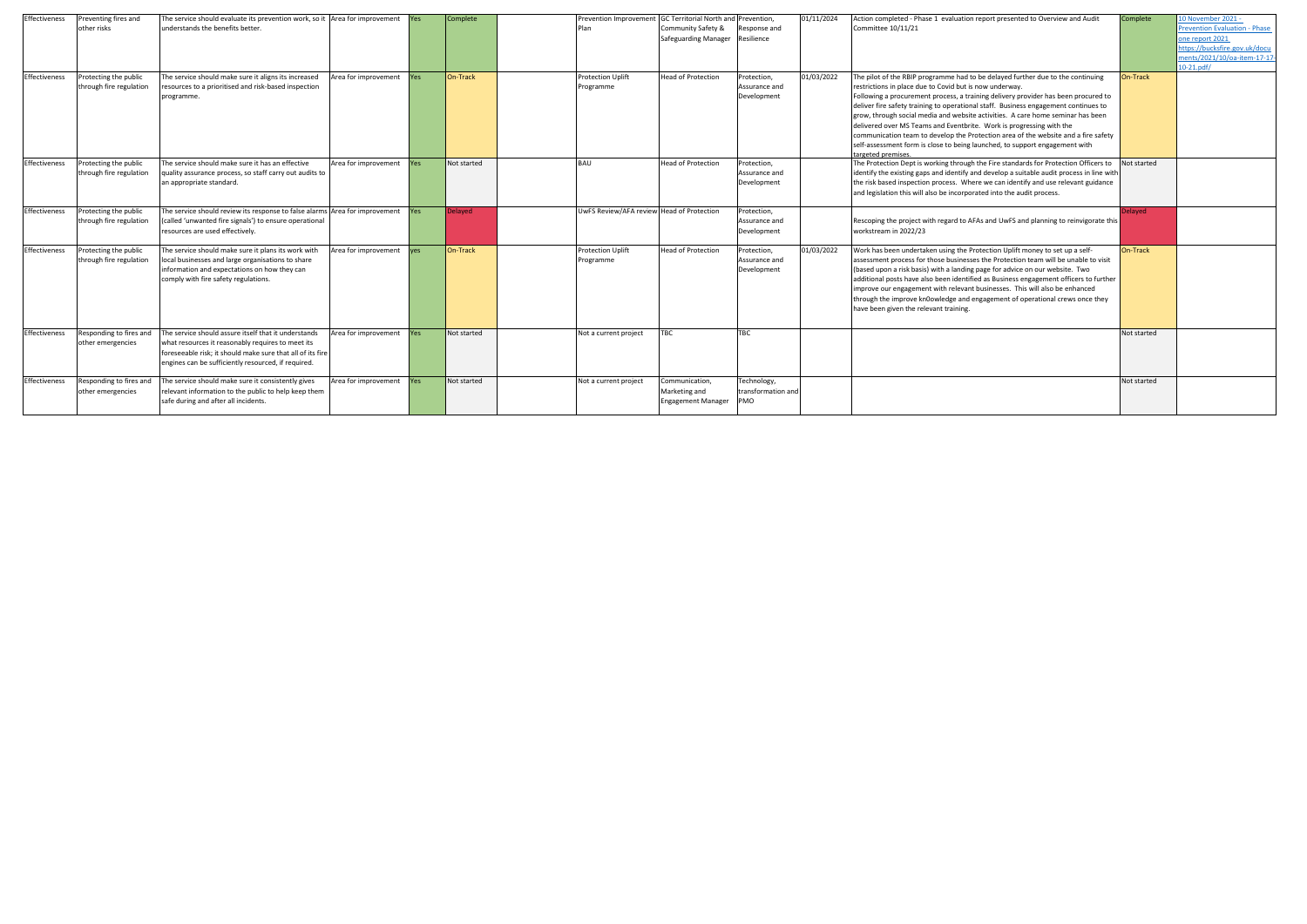#### **HMICFRS 2021 Inspection Report Action Plan - Efficiency**

|            | Last Update:                               | 07 February 2022                                                                                                                                                                                                                                                                             |                         |                     |               |                                                                                                                                                                                                                                                                                                                                                                                                                                                                                                            |                                                                                                                                                                                                   |                                                                                                                                                                                                                                                                                                                                                                                                              |                                                                                                                                        |                                                                                                     |                                                                                                                                                                                                                                                                                                                                                                                                                                                                                                                                                                                                                                                                                                                                                                                                                                                                                                                                                                                                                                                                                                                                                                                                                                                                                                                                                                                                                                                                                                                                                                                                                                                                                                                                                                                                                                                                                                                                                                            |                                |                                          |
|------------|--------------------------------------------|----------------------------------------------------------------------------------------------------------------------------------------------------------------------------------------------------------------------------------------------------------------------------------------------|-------------------------|---------------------|---------------|------------------------------------------------------------------------------------------------------------------------------------------------------------------------------------------------------------------------------------------------------------------------------------------------------------------------------------------------------------------------------------------------------------------------------------------------------------------------------------------------------------|---------------------------------------------------------------------------------------------------------------------------------------------------------------------------------------------------|--------------------------------------------------------------------------------------------------------------------------------------------------------------------------------------------------------------------------------------------------------------------------------------------------------------------------------------------------------------------------------------------------------------|----------------------------------------------------------------------------------------------------------------------------------------|-----------------------------------------------------------------------------------------------------|----------------------------------------------------------------------------------------------------------------------------------------------------------------------------------------------------------------------------------------------------------------------------------------------------------------------------------------------------------------------------------------------------------------------------------------------------------------------------------------------------------------------------------------------------------------------------------------------------------------------------------------------------------------------------------------------------------------------------------------------------------------------------------------------------------------------------------------------------------------------------------------------------------------------------------------------------------------------------------------------------------------------------------------------------------------------------------------------------------------------------------------------------------------------------------------------------------------------------------------------------------------------------------------------------------------------------------------------------------------------------------------------------------------------------------------------------------------------------------------------------------------------------------------------------------------------------------------------------------------------------------------------------------------------------------------------------------------------------------------------------------------------------------------------------------------------------------------------------------------------------------------------------------------------------------------------------------------------------|--------------------------------|------------------------------------------|
| Pillar     | Sub-category                               | <b>HMICFRS inspection report finding</b>                                                                                                                                                                                                                                                     | <b>Finding type</b>     | Accepted<br>Y/N     | <b>Status</b> | Overall RAG Rationale, if not<br>accepted                                                                                                                                                                                                                                                                                                                                                                                                                                                                  | <b>PMO Project link</b>                                                                                                                                                                           | <b>Delivery Lead</b>                                                                                                                                                                                                                                                                                                                                                                                         | <b>SMT Sponsor</b>                                                                                                                     | <b>Delivery</b><br>Date                                                                             | Latest PMO update (From PMO Register)                                                                                                                                                                                                                                                                                                                                                                                                                                                                                                                                                                                                                                                                                                                                                                                                                                                                                                                                                                                                                                                                                                                                                                                                                                                                                                                                                                                                                                                                                                                                                                                                                                                                                                                                                                                                                                                                                                                                      | Project<br><b>Status</b>       | <b>Evidence to support</b><br>completion |
| Efficiency | Making best use of<br>resources            | The service should have effective<br>measures in place to assure itself that its Improvement<br>workforce is productive, that their time<br>is used as efficiently and effectively as<br>possible and in a more joined up way to<br>meet the priorities in the IRMP.                         | Area for                | <b>ves</b>          | on-track      | Head of Finance Q4 22/23<br>Portfolio<br>Head of<br>Management Office<br>Technology,<br>and Assets<br>Transformation,<br>Project<br>and PMO<br>with SMT in early March.                                                                                                                                                                                                                                                                                                                                    |                                                                                                                                                                                                   | A PMO was introduced in 20/21. Work is underway to embed this across the Service.<br>A recent external audit of the PMO gave an assurance of reasonable, with the<br>following level of priority actions: zero high, 4 medium and 2 low.<br>A 22/23 planning workshop took place in January with the Leadership team to<br>understand work planned across both BAU and Projects. A further review is planned | on-track                                                                                                                               |                                                                                                     |                                                                                                                                                                                                                                                                                                                                                                                                                                                                                                                                                                                                                                                                                                                                                                                                                                                                                                                                                                                                                                                                                                                                                                                                                                                                                                                                                                                                                                                                                                                                                                                                                                                                                                                                                                                                                                                                                                                                                                            |                                |                                          |
|            |                                            |                                                                                                                                                                                                                                                                                              |                         |                     |               |                                                                                                                                                                                                                                                                                                                                                                                                                                                                                                            | Performance<br>Management<br>framework                                                                                                                                                            | Data Intelligence<br><b>Team Manager</b>                                                                                                                                                                                                                                                                                                                                                                     | Technology,<br>transformation<br>and PMO                                                                                               | Q1 22/23                                                                                            | A workshop has been held with SMT to understand how we could measure<br>performance and start to get their thoughts on the measure we should include.<br>Further work is now underway to draft a proposal for sharing later in Q4.                                                                                                                                                                                                                                                                                                                                                                                                                                                                                                                                                                                                                                                                                                                                                                                                                                                                                                                                                                                                                                                                                                                                                                                                                                                                                                                                                                                                                                                                                                                                                                                                                                                                                                                                         | on-track                       |                                          |
|            | Efficiency Making best use of<br>resources | The service should actively seek further<br>collaboration opportunities with other<br>Thames Valley fire services, to achieve<br>value for money and better outcomes for<br>the public.                                                                                                      | Area for<br>Improvement | Partially<br>accept | complete      | There are already a<br>broad range of<br>collaborative<br>projects either<br>complete or in<br>progress, which can<br>demonstrate<br>efficiencies and<br>better outcomes for<br>the public.<br>Collaboration as a<br>statutory duty is<br>embedded within<br>the Service and is<br>considered<br>whenever corporate<br>decisions are made.<br>This AFI is also only<br>partially accepted<br>as the Service will<br>continue to<br>collaborate more<br>widely with other<br>partners, beyond<br>other FRSs | <b>Thames Valley</b><br><b>Breathing</b><br>Apparatus<br>procurement<br><b>Emergency Service</b><br>Mobile<br>Communications<br>Programme<br>Thames Valley<br>National<br>Operational<br>Guidance | <b>GC Technical</b><br>Programme<br>Manager<br><b>GC Technical</b>                                                                                                                                                                                                                                                                                                                                           | Protection,<br>Assurance and<br>Development<br>Technology,<br>transformation<br>and PMO<br>Protection,<br>Assurance and<br>Development | 01/04/2023<br>2025/26<br>Mar'22:Phase 1<br>Sept '22: gap<br>analysis -<br>implemented<br><b>NOG</b> | All three Thames Valley Services completed the trials and the procurement process<br>for BA sets and ancillary equipment. Interspiro were the successful supplier and each<br>TV FRS has signed the contract to award. The TV Interoperability Group and Executive<br>Group have agreed the suggested options for the contract including options for<br>maintenance package. Once full contract has been signed work will be undertaken to<br>carry out face fit testing for all operational personnel with collaborative training input<br>to be undertaken from May 2022 beginning in RBFRS, then OFRS and finally BFRS with<br>all three Services being under the contract by March 2023.<br>The status of the project remains ON-TRACK with a clear project plan despite a short<br>delay in the signing off of initial contract.<br>From then the expectation is that RBFRS will go live with the BA sets in November<br>2022, OFRS in early 2023 and BFRS going live in March 2023.<br>November update - Contract awarded to Interspiro and signed off by all three<br>services. Agreed options with ancillary equipment and maintenance across all three<br>Plan in place to deliver Assure 1.1 activities by May 2022 - this will be a time<br>consuming piece of work.<br>This project remains green but it must be appreciated that this remains an on-going<br>piece of work as more NOG comes out and we aim to implement as soon as possible.<br>This remains ongoing though we are planning to complete phase 1 by the end of the<br>financial year. As part of the project we have now undertaken a gap analysis of how<br>we have implemented NOG which we hope to complete by September 2022 though it<br>must be appreciated that this also has the possibility of being ongoing.<br>Ongoing creation of OINs (Operational Information Notes) across Thames Valley and<br>the development of gap analysis and the acceptance of the NOG risk assessment. | on-track<br>elayed<br>on-track |                                          |
|            |                                            |                                                                                                                                                                                                                                                                                              |                         |                     |               |                                                                                                                                                                                                                                                                                                                                                                                                                                                                                                            | Thames Valley Fire GC Protection                                                                                                                                                                  |                                                                                                                                                                                                                                                                                                                                                                                                              | Protection,                                                                                                                            |                                                                                                     | The risk revolves around the capacity to write OINs following NOG dissemination and<br>identifying additional workloads due to the gap analysis.<br>The personnel required of the team have been identified along with some financial                                                                                                                                                                                                                                                                                                                                                                                                                                                                                                                                                                                                                                                                                                                                                                                                                                                                                                                                                                                                                                                                                                                                                                                                                                                                                                                                                                                                                                                                                                                                                                                                                                                                                                                                      | on-track                       |                                          |
|            |                                            |                                                                                                                                                                                                                                                                                              |                         |                     |               |                                                                                                                                                                                                                                                                                                                                                                                                                                                                                                            | Investigation                                                                                                                                                                                     |                                                                                                                                                                                                                                                                                                                                                                                                              | Assurance and<br>Development                                                                                                           |                                                                                                     | monies. The work has begun with the accreditation process beginning as soon as<br>possible and anticipating October 2023 as a date at which to achieve this. The<br>infrastructure required is being worked on to identify what is needed and where this<br>will be located within the TV. The expectation is that OFRS will be the identified<br>single entity for the accreditation process.                                                                                                                                                                                                                                                                                                                                                                                                                                                                                                                                                                                                                                                                                                                                                                                                                                                                                                                                                                                                                                                                                                                                                                                                                                                                                                                                                                                                                                                                                                                                                                             |                                |                                          |
|            |                                            |                                                                                                                                                                                                                                                                                              |                         |                     |               |                                                                                                                                                                                                                                                                                                                                                                                                                                                                                                            | 2022/23 reset of<br>the collaboration<br>framework for<br><b>Thames Valley</b>                                                                                                                    | pan-directorate                                                                                                                                                                                                                                                                                                                                                                                              | Protection,<br>Assurance and<br>Development                                                                                            |                                                                                                     | Following a collaboration planning day in January, a revised business plan is being<br>drafted and when finalised will be presented to the Authority                                                                                                                                                                                                                                                                                                                                                                                                                                                                                                                                                                                                                                                                                                                                                                                                                                                                                                                                                                                                                                                                                                                                                                                                                                                                                                                                                                                                                                                                                                                                                                                                                                                                                                                                                                                                                       | on-track                       |                                          |
|            | rescue service<br>in the future            | Efficiency Making the fire and The service needs to assure itself that it<br>is maximising opportunities to improve<br>affordable now and workforce productivity and develop<br>future capacity through use of<br>innovation, including the use of<br>appropriate and up-to-date technology. | Area for<br>mprovement  | ves                 |               | Not-started Not currently a<br>project                                                                                                                                                                                                                                                                                                                                                                                                                                                                     | TBC                                                                                                                                                                                               | <b>TBC</b>                                                                                                                                                                                                                                                                                                                                                                                                   | Technology,<br>Transformation<br>and PMO                                                                                               | TBC                                                                                                 | <b>TBC</b>                                                                                                                                                                                                                                                                                                                                                                                                                                                                                                                                                                                                                                                                                                                                                                                                                                                                                                                                                                                                                                                                                                                                                                                                                                                                                                                                                                                                                                                                                                                                                                                                                                                                                                                                                                                                                                                                                                                                                                 | Not-<br>started                |                                          |

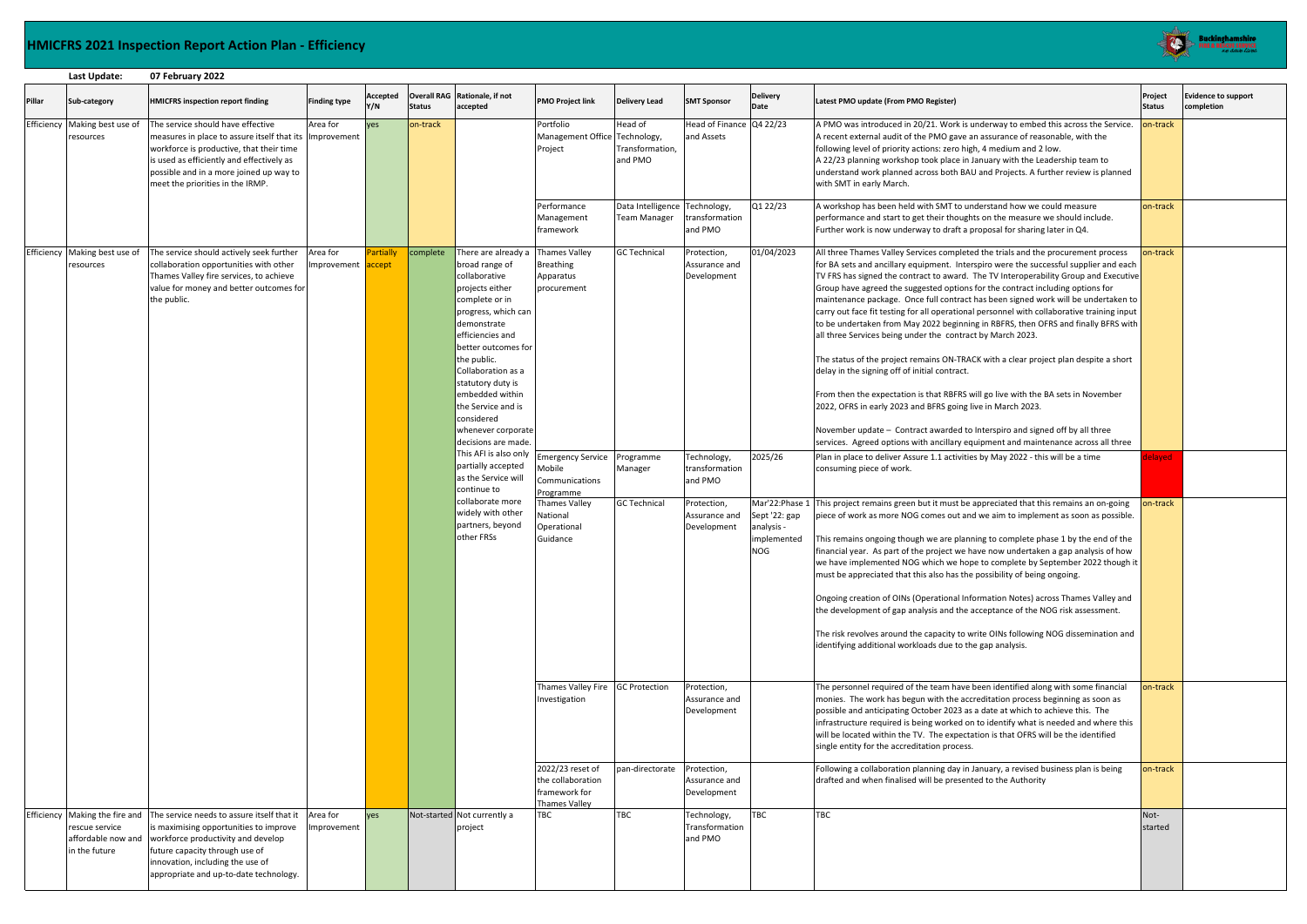|                | Efficiency Making the fire and The service should have a clear and     | Area for    | Complete  | <b>BAU</b> | Director of          | Finance and | 18/11/2020 | The current financial strategy is approved by the Authority and runs for the duration |          | Complete https://bucksfire.gov.uk/d |
|----------------|------------------------------------------------------------------------|-------------|-----------|------------|----------------------|-------------|------------|---------------------------------------------------------------------------------------|----------|-------------------------------------|
| rescue service | sustainable strategic plan for the use of Improvement                  |             |           |            | Finance and          | Assets      |            | of the current Public Safety Plan. The strategy is compliant with CIPFA guidance.     |          | ocuments/2020/11/item-7-            |
|                | affordable now and lits reserves which promotes new ways of            |             |           |            | Assets               |             |            | Recently enhanced council tax precept flexibility provides the ability to contribute  |          | executive-committee-                |
| in the future  | working.                                                               |             |           |            |                      |             |            | additional revenue to capital and has helped alleviated the problems described within |          | financial-strategy.pdf/             |
|                |                                                                        |             |           |            |                      |             |            | the report (subject to approval)                                                      |          | https://bucksfire.gov.uk/d          |
|                |                                                                        |             |           |            |                      |             |            |                                                                                       |          | ocuments/2020/03/reserv             |
|                |                                                                        |             |           |            |                      |             |            |                                                                                       |          | es strategy 2018-                   |
|                |                                                                        |             |           |            |                      |             |            |                                                                                       |          | 19 web.pdf/                         |
|                |                                                                        |             |           |            |                      |             |            |                                                                                       |          |                                     |
|                | Efficiency Making the fire and The service needs to make sure that its | Area for    | lon-track | <b>BAU</b> | Property             | Finance and | 23/24      | The Property strategy is current and in date. A review is scheduled to ensure it      |          | Complete https://bucksfire.gov.uk/c |
| rescue service | fleet and estate strategies are regularly                              | Improvement |           |            | Manager/Fleet        | Assets      |            | remains in date after 2023                                                            |          | ocuments/2020/03/prope              |
|                | affordable now and reviewed and evaluated to maximise                  |             |           |            | Manager              |             |            |                                                                                       |          | rty strategy 2018 -                 |
| in the future  | potential efficiencies.                                                |             |           |            |                      |             |            |                                                                                       |          | 2023.pdf/                           |
|                |                                                                        |             |           | <b>BAU</b> | <b>Fleet Manager</b> | inance and  | 01/04/2022 | The Fleet strategy is current and in date with a review date for 2022. A review is    | on-track |                                     |
|                |                                                                        |             |           |            |                      | Assets      |            | currently underway, and is scheduled for completion by April 2022                     |          |                                     |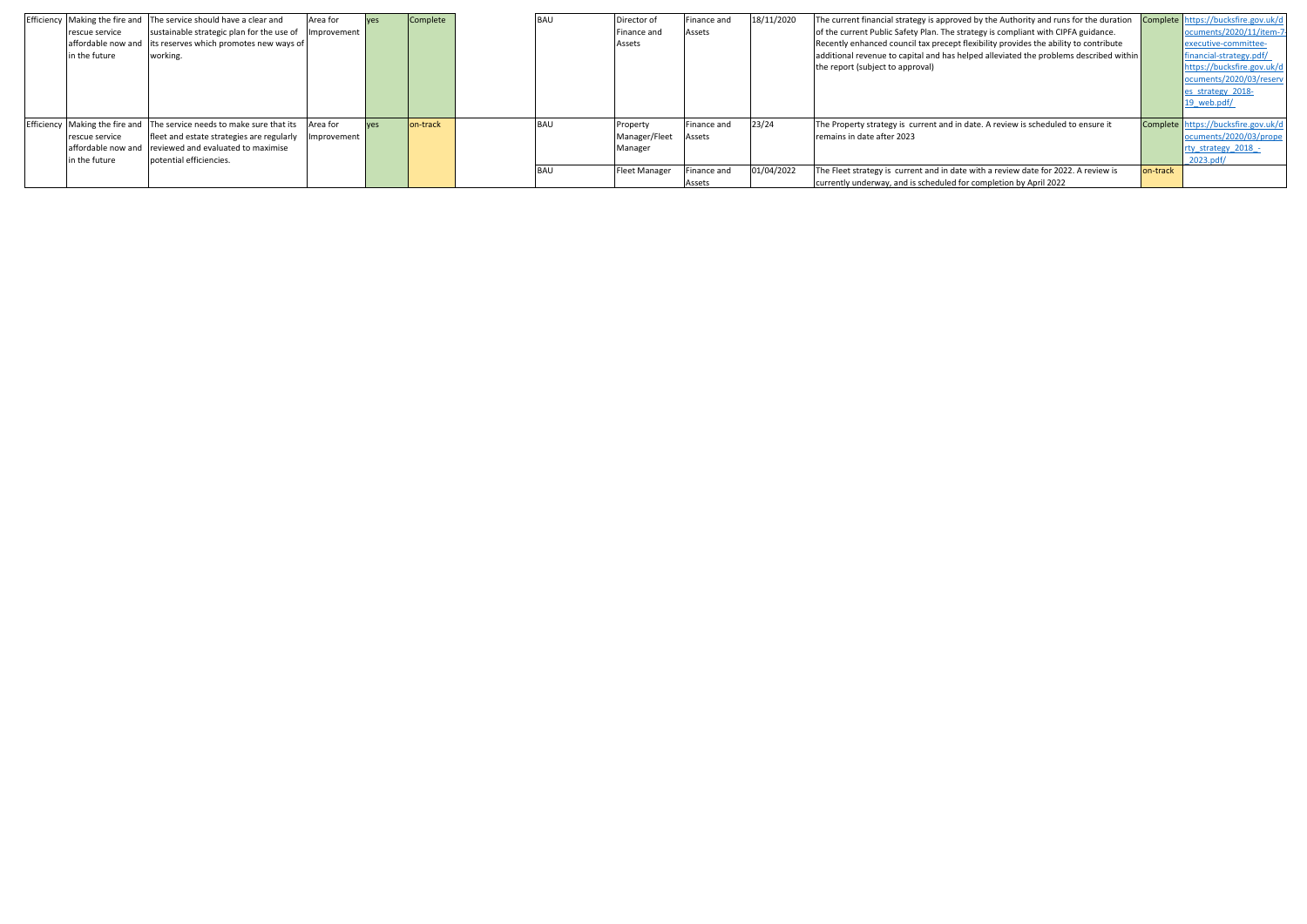### **HMICFRS 2021 Inspection Report Action Plan - People**

|        | Last Update:                                        | 07 February 2022                                                                                                                                                                                                  |                          |                 |                 |                                                      |                                         |                                                                            |                                             |                                        |                                                                                                                                                                                                                                                                                                                                                                                                                                                                                                                                                                                                                                                                                                                                                                                                                                                                                                                                                                                                                                                                                                                                                                                                                                                                                      |                 |                                                                                                                          |
|--------|-----------------------------------------------------|-------------------------------------------------------------------------------------------------------------------------------------------------------------------------------------------------------------------|--------------------------|-----------------|-----------------|------------------------------------------------------|-----------------------------------------|----------------------------------------------------------------------------|---------------------------------------------|----------------------------------------|--------------------------------------------------------------------------------------------------------------------------------------------------------------------------------------------------------------------------------------------------------------------------------------------------------------------------------------------------------------------------------------------------------------------------------------------------------------------------------------------------------------------------------------------------------------------------------------------------------------------------------------------------------------------------------------------------------------------------------------------------------------------------------------------------------------------------------------------------------------------------------------------------------------------------------------------------------------------------------------------------------------------------------------------------------------------------------------------------------------------------------------------------------------------------------------------------------------------------------------------------------------------------------------|-----------------|--------------------------------------------------------------------------------------------------------------------------|
| Pillar | Sub-category                                        | <b>HMICFRS inspection report finding</b>                                                                                                                                                                          | <b>Finding type</b>      | Accepted<br>Y/N | status          | Overall RAG Rationale, if<br>finding not<br>accepted | <b>PMO Project link</b>                 | <b>Delivery lead</b>                                                       | <b>SMT Sponsor</b>                          | <b>Delivery</b><br>Date                | Latest PMO update                                                                                                                                                                                                                                                                                                                                                                                                                                                                                                                                                                                                                                                                                                                                                                                                                                                                                                                                                                                                                                                                                                                                                                                                                                                                    |                 | Project Status Evidence to support<br>completion                                                                         |
| People | Promoting the right<br>values and culture           | The service should assure itself<br>that senior managers are visible<br>and demonstrate service values<br>through their behaviours.                                                                               | Area for Improvement ves |                 | <b>On Track</b> |                                                      | BAU<br>improvement                      | SMT                                                                        | <b>CFO</b>                                  | 01/06/2022                             | SMT show visibility via ensuring they visit stations and support service staff regularly, CFO On Track<br>monthly forum, vlogs, Town Hall taking place on Friday 28 January, attendance and<br>chairing at meetings, for example HSWC, JCF, EDI, Wellbeing                                                                                                                                                                                                                                                                                                                                                                                                                                                                                                                                                                                                                                                                                                                                                                                                                                                                                                                                                                                                                           |                 |                                                                                                                          |
| People | Promoting the right<br>values and culture           | The service should make sure<br>that it effectively communicates<br>its absence/attendance<br>procedures for consistent<br>application.                                                                           | Area for Improvement Yes |                 | on Track        |                                                      | BAU<br>improvement                      | Head of Human COO<br>Resources                                             |                                             | Monitoring                             | Absence trends information collated. STS and LTS reports run on a monthly basis and<br>managers contacted. Attendance Management Procedures consulted upon and<br>published. How to guides and flowcharts for absence and Covid19 absence regularly<br>updated and communicated. Head of HR attendance at Pandemic group meetings.<br>Wellbeing support in place includes - EAP, Welfare Officer, Occupational Health, Mental<br>Wellbeing Support Officers, Trauma Support. Refreshed Mental Wellbeing training for<br>2022. Workflows for absence refreshed. Wellbeing group meets monthly. Wellbeing<br>section of the intranet refreshed and communications added there and communicated<br>via stations and other means to ensure coverage                                                                                                                                                                                                                                                                                                                                                                                                                                                                                                                                      | <b>On Track</b> |                                                                                                                          |
| People | Getting the right people<br>with the right skills   | The service should review its<br>succession planning to make<br>sure that it has effective<br>arrangements in place to<br>manage staff turnover while<br>continuing to provide its core<br>service to the public. | Area for Improvement Yes |                 | on Track        |                                                      | Internal<br>Governance<br>review        | Corporate<br>planning                                                      | Legal and<br>Governance                     | Phase 1<br>January 2021<br>Phase 2 TBC | Regular systematic and rigorous strategic workforce and succession planning processes<br>are in place, which incorporate current Public Safety Plan requirements and horizon<br>scanning of likely future external and internal challenges. Outcomes from these processes<br>are subsequently translated into timely interventions to ensure the Authority continues<br>to meet workforce capacity requirements and build capability. In addition, it provides<br>opportunity to refresh the workforce through the identification of people; internally and<br>where required externally to fill identified key positions. Following the most recent<br>inspection report, the Service is planning to review the wider succession planning needs<br>and processes to improve understanding of talent management and workforce planning<br>across the organisation. The phase 2 internal governance review will capture this<br>requirement                                                                                                                                                                                                                                                                                                                                           | <b>On Track</b> |                                                                                                                          |
| People | with the right skills                               | Getting the right people The service should assure itself<br>that all staff are appropriately<br>trained for their role.                                                                                          | Area for Improvement Yes |                 | <b>On Track</b> |                                                      | Active<br>Monitoring<br>System project  | GC Training and Protection,<br>Assurance                                   | Assurance and<br>Development                | 01/03/2022                             | AMS launched 01/10/2021, currently evaluating performance.<br>complete                                                                                                                                                                                                                                                                                                                                                                                                                                                                                                                                                                                                                                                                                                                                                                                                                                                                                                                                                                                                                                                                                                                                                                                                               |                 | <b>Operational Assurance</b><br>Improvement plan - update<br>scheduled for March 2022<br>Overview and Audit<br>Committee |
|        |                                                     |                                                                                                                                                                                                                   |                          |                 |                 |                                                      | Operational<br><b>Training Provider</b> | GC Training and Protection,<br>Assurance                                   | Assurance and<br>Development                | 01/05/2022                             | On reviewing the requirement of a partner to provide appropriate venues and resources<br>to accommodate the BFRS operational training model, it is evident the current service<br>provider is unique in the service provision they are able to provide, which are essential to<br>the effective performance and delivery of BMKFA operational services. This is an<br>operational critical service that must be delivered to a consistent standard in a flexible<br>nature to meet the fire services challenging requirements. The facilities and resources<br>provided by FSC/Capita are robust, sustainable and cost effective. To maintain the<br>consistency of quality, and reliability of facilities to support the essential delivery of<br>operational training to BFRS operational staff, a negotiated contract will be awarded to<br>FSC/Capita without competition . In accordance with Public Contract Regulations 2015, a<br>Voluntary ex ante Notice (VEAT) notice will be published to the UK government Find<br>Tender Service (FTS) at contract award, and a report will be submitted to the relevant<br>Authority committee as per the requirements of the Authority's contract standing orders.<br>Contract pricing received from FSC, being reviewed by finance. | On Track        |                                                                                                                          |
|        |                                                     |                                                                                                                                                                                                                   |                          |                 |                 | <b>Business as</b><br>Usual                          | Internal<br>Governance<br>review / BTB  | Organisational<br>Development<br>Manager / GC<br>Training and<br>Assurance | Protection,<br>Assurance and<br>Development | 22/04/2022                             | Performance and Development review completed and now embedded. Training Needs<br>Analysis process undertaken annually by dept managers and reviewed regularly by<br>Training Strategy Group. Terms of reference for training strategy group to be reviewed as<br>part of the internal governance review, to ensure aligned with Training, Learning &<br>Development Strategy.                                                                                                                                                                                                                                                                                                                                                                                                                                                                                                                                                                                                                                                                                                                                                                                                                                                                                                        | <b>On Track</b> |                                                                                                                          |
|        | People Ensuring fairness and<br>promoting diversity | Give greater priority to how it<br>increases awareness of equality,<br>diversity and inclusion across the<br>organisation                                                                                         | Recommendation           | <b>Yes</b>      | On Track        |                                                      | <b>EDI</b> objectives                   | Head of Human COO<br>Resources and<br>EDI group                            |                                             | 01/04/2025                             | EDI group meet monthly. Governance - Fire Authority, Executive Committee, Joint<br>Consultation Forum, Performance Monitoring Board, Health, Safety and Wellbeing<br>Committee. EDI objectives in place 2020 - 2025, report presented annual for Fire<br>Authority. Member and SMB presence on EDI group. Addressing Inequalities<br>collaboration - various workstreams. Valuing our Diversity intranet page. Workstreams -<br>Growth bid for Change 100 scheme, equality impact assessment refresh. New members<br>joined the EDI group form across the service to work on various EDI tasks. ENEI Bronze<br>accreditation retained. EDI action plans reviewed for BAU and priorities.                                                                                                                                                                                                                                                                                                                                                                                                                                                                                                                                                                                             | <b>On Track</b> |                                                                                                                          |

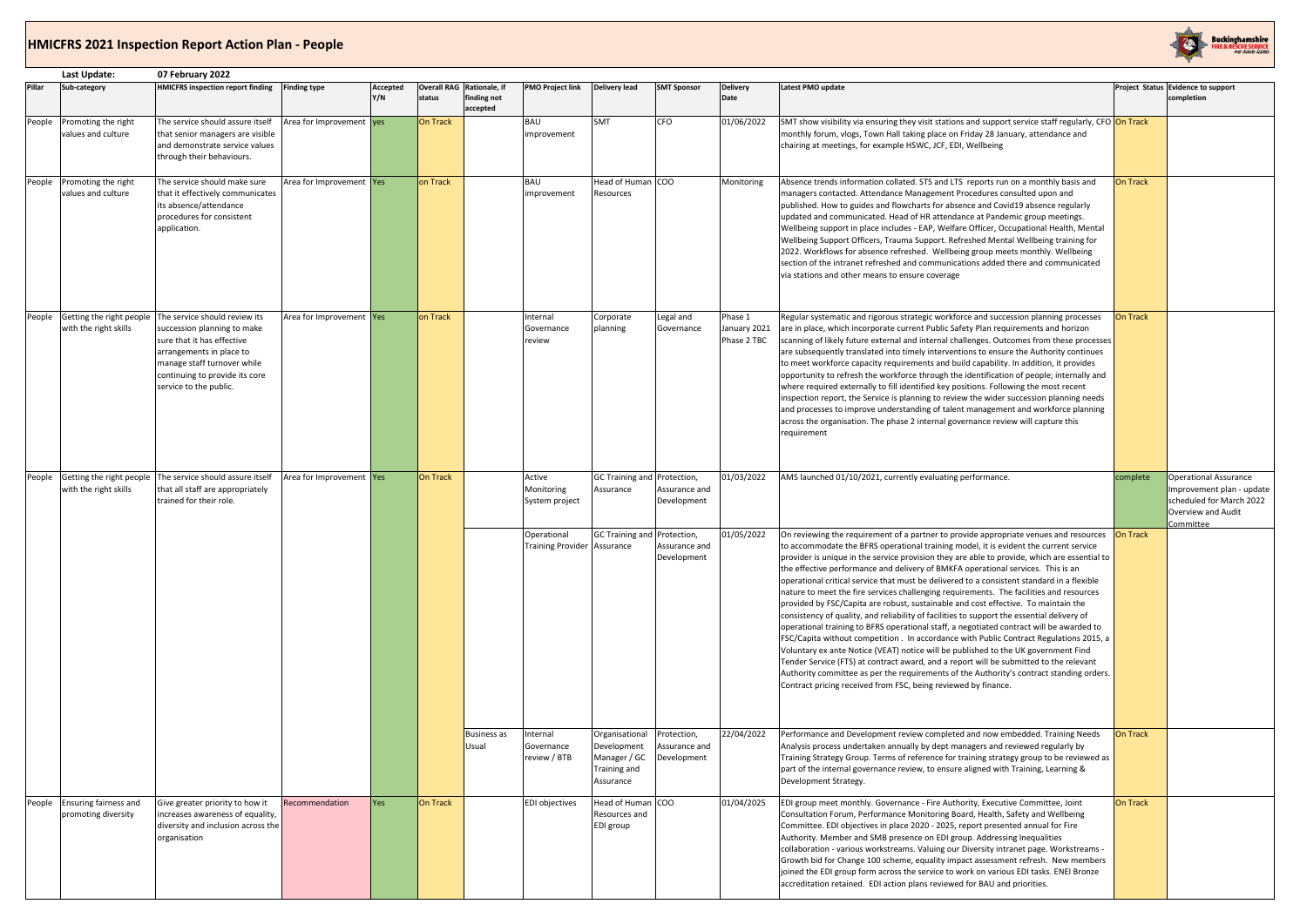| People<br>People | Ensuring fairness and<br>promoting diversity<br><b>Ensuring fairness and</b> | The service should make sure it<br>has appropriate ways to engage<br>with and seek feedback from all<br>staff, including those from<br>underrepresented groups<br>The service should make | Recommendation<br>Recommendation | <b>Yes</b><br><b>Yes</b> | On Track<br><b>On Track</b> |         | EDI objectives<br><b>EDI</b> objectives                                                     | Head of Human COO<br>Resources and<br>EDI group<br>Head of Human COO |                                             | 01/04/2025<br>01/04/2025 | Employee Engagement group re-established. Culture Survey 10 - 31 January 2022. People On Track<br>Strategy employee engagement roadshows November 2021 - April 2022. Exit Interviews,<br>Induction, Collaboration other FRS. Set up interest groups - protected characteristics,<br>wellbeing - to do<br>Work ongoing, NFCC EDI data consultation completed, HR and Data team meetings.                                                                                                                                                                                                                                                                                                                                                                                                                                                                                                                                                                                                                                                                      | On Track    |                                                                                                                                                  |
|------------------|------------------------------------------------------------------------------|-------------------------------------------------------------------------------------------------------------------------------------------------------------------------------------------|----------------------------------|--------------------------|-----------------------------|---------|---------------------------------------------------------------------------------------------|----------------------------------------------------------------------|---------------------------------------------|--------------------------|--------------------------------------------------------------------------------------------------------------------------------------------------------------------------------------------------------------------------------------------------------------------------------------------------------------------------------------------------------------------------------------------------------------------------------------------------------------------------------------------------------------------------------------------------------------------------------------------------------------------------------------------------------------------------------------------------------------------------------------------------------------------------------------------------------------------------------------------------------------------------------------------------------------------------------------------------------------------------------------------------------------------------------------------------------------|-------------|--------------------------------------------------------------------------------------------------------------------------------------------------|
|                  | promoting diversity                                                          | improvements to the way it<br>collects equality data to better<br>understand its workforce<br>demographics and needs                                                                      |                                  |                          |                             |         |                                                                                             | Resources and<br>EDI group                                           |                                             |                          |                                                                                                                                                                                                                                                                                                                                                                                                                                                                                                                                                                                                                                                                                                                                                                                                                                                                                                                                                                                                                                                              |             |                                                                                                                                                  |
| People           | <b>Ensuring fairness and</b><br>promoting diversity                          | The service should ensure it has<br>robust processes in place to<br>undertake equality impact<br>assessments, implement and<br>review any actions required                                | Recommendation                   | <b>Yes</b>               | <b>On Track</b>             |         | <b>EDI</b> objectives                                                                       | Head of Human COO<br>Resources and<br>EDI group                      |                                             | 01/04/2025               | Sub group set up to review equality impact assessments. NFCC EIA training undertaken.<br>NFCC and RBFRS guidance reviewed. Template of EIA and eLearning planned.<br>Communications sent out on importance of EIA and actions. Head of HR raises awareness<br>at governance meetings.                                                                                                                                                                                                                                                                                                                                                                                                                                                                                                                                                                                                                                                                                                                                                                        | On Track    |                                                                                                                                                  |
| People           | Ensuring fairness and<br>promoting diversity                                 | The service should be more<br>ambitious in its efforts to attract<br>a more diverse workforce which<br>better reflects the community it<br>serves                                         | Recommendation                   | <b>Yes</b>               | on Track                    |         | Engagement,<br>Attraction,<br>Recruitment and<br>Selection<br>Framework<br>(EARSF) -Delayed | <b>HR Operations</b><br>manager                                      | <b>COO</b>                                  | 01/04/2025               | Recruitment for 18 Wholetime Firefighters is underway - shortlisting, SHL and bleep tests Delayed<br>have taken place. Role related testing, eyesight and reference checks and<br>interviews/presentations are due to take place in November and early December.<br>Medicals will take place in December. For those successful, contracts and kit fitting will<br>take place in January, with the new recruits due to start in March 2022. The learns from<br>this recruitment campaign, alongside On-Call, Support and Operational recruitment will<br>form part of the EARSF.                                                                                                                                                                                                                                                                                                                                                                                                                                                                              |             |                                                                                                                                                  |
|                  |                                                                              |                                                                                                                                                                                           |                                  |                          |                             |         | <b>EDI</b> objectives                                                                       | Head of Human COO<br>Resources and<br>EDI group                      |                                             | 01/04/2025               | THE EDI are currently reviewing the EDI objectives to ensure they are current and<br>prioritised. Once they have been agreed the group and employees across the service will<br>work on them. Progress will be updated at the monthly EDI group and reported to the<br>Fire Authority annually.                                                                                                                                                                                                                                                                                                                                                                                                                                                                                                                                                                                                                                                                                                                                                              | On Track    |                                                                                                                                                  |
|                  | People Managing performance<br>and developing leaders                        | The service should put in place<br>an open and fair process to<br>identify, develop and support<br>high-potential staff and aspiring<br>leaders                                           | Area for Improvement Yes         |                          | On Track                    |         | <b>BAU</b><br>improvement<br>Talent<br>management                                           | Organisational<br>Development<br>Manager                             | Protection,<br>Assurance and<br>Development | 01/04/2023               | Operational promotional procedure produced, consulted on and published April 2021.<br>Talent Management strategy and high potential acceleration programmes to be<br>review/scoped 2022/23                                                                                                                                                                                                                                                                                                                                                                                                                                                                                                                                                                                                                                                                                                                                                                                                                                                                   | on Track    |                                                                                                                                                  |
|                  |                                                                              |                                                                                                                                                                                           |                                  |                          |                             |         | Leadership and<br>Management<br>framework                                                   | <b>Organisational</b><br>Development<br>Manager                      | Protection,<br>Assurance and<br>Development | 01/03/2023               | Successful launch event held 15th October and first 2 cohort of phase started their<br>programme w/c 18th October. Work is being undertaken with Finance to utilise an<br>underspend within 2021/22 TNA budget to accelerate the roll out of phase 2 as this is<br>anticipated to be logistically more difficult to arrange to ensure impacts on resourcing are<br>minimised. Paper to be presented to BTB in February proposing adding the underspend<br>to a reserve for funding phase 2 next financial year. Following the successful pilot of a<br>scheme used to identify and develop future leaders in the Service, we have embedded<br>this into our recently refreshed appointment and promotion procedures and are<br>progressing a new Leadership and Management Development Framework to support and<br>assist with the development of newly recruited or promoted managers.<br>Supervisory Managers Programme being develop with Service Delivery to provide new<br>managers an induction in practical management skills and knowledge required. | On Track    |                                                                                                                                                  |
|                  |                                                                              |                                                                                                                                                                                           |                                  |                          |                             |         | Apprenticeship<br>programme                                                                 | Organisational<br>Development<br>Manager                             | Protection,<br>Assurance and<br>Development | Complete                 | The apprenticeship programme is in place to develop people at different levels and across Complete<br>staff groups                                                                                                                                                                                                                                                                                                                                                                                                                                                                                                                                                                                                                                                                                                                                                                                                                                                                                                                                           |             | https://bucksfire.gov.uk/do<br>cuments/2021/07/oa-item-<br>15-210721.pdf/                                                                        |
| People           | Managing performance<br>and developing leaders                               | The service should put in place a Area for Improvement Yes<br>system to actively manage staff<br>careers, with the aim of<br>diversifying the pool of future<br>and current leaders       |                                  |                          | on track                    |         | Appraisal Process Organisational                                                            | Development<br>Manager                                               | Protection,<br>Assurance and<br>Development | Complete                 | Staff are using the new version of the form to set objectives for 21/22 and 22/23. All<br>employees have an annual appraisal, where their commitment to their behaviours linked<br>to the Authority's values is an essential element. Quality assurance of appraisal returns is<br>undertaken to identify themes, and to assist with training requirements.                                                                                                                                                                                                                                                                                                                                                                                                                                                                                                                                                                                                                                                                                                  | Complete    | Internal file - Performance<br>Monitoring Board meeting<br>30/09/21, item 11(ii)<br>update on appraisal returns<br>(official sensitive personal) |
|                  |                                                                              |                                                                                                                                                                                           |                                  |                          |                             | project | Not currently a Positive action                                                             | Head of<br>technology,<br>Transformation<br>and PMO                  |                                             | <b>TBC</b>               | Positive action project to be considered to include- direct entry, Women's network, and<br>other measures to diversify leadership                                                                                                                                                                                                                                                                                                                                                                                                                                                                                                                                                                                                                                                                                                                                                                                                                                                                                                                            | Not started |                                                                                                                                                  |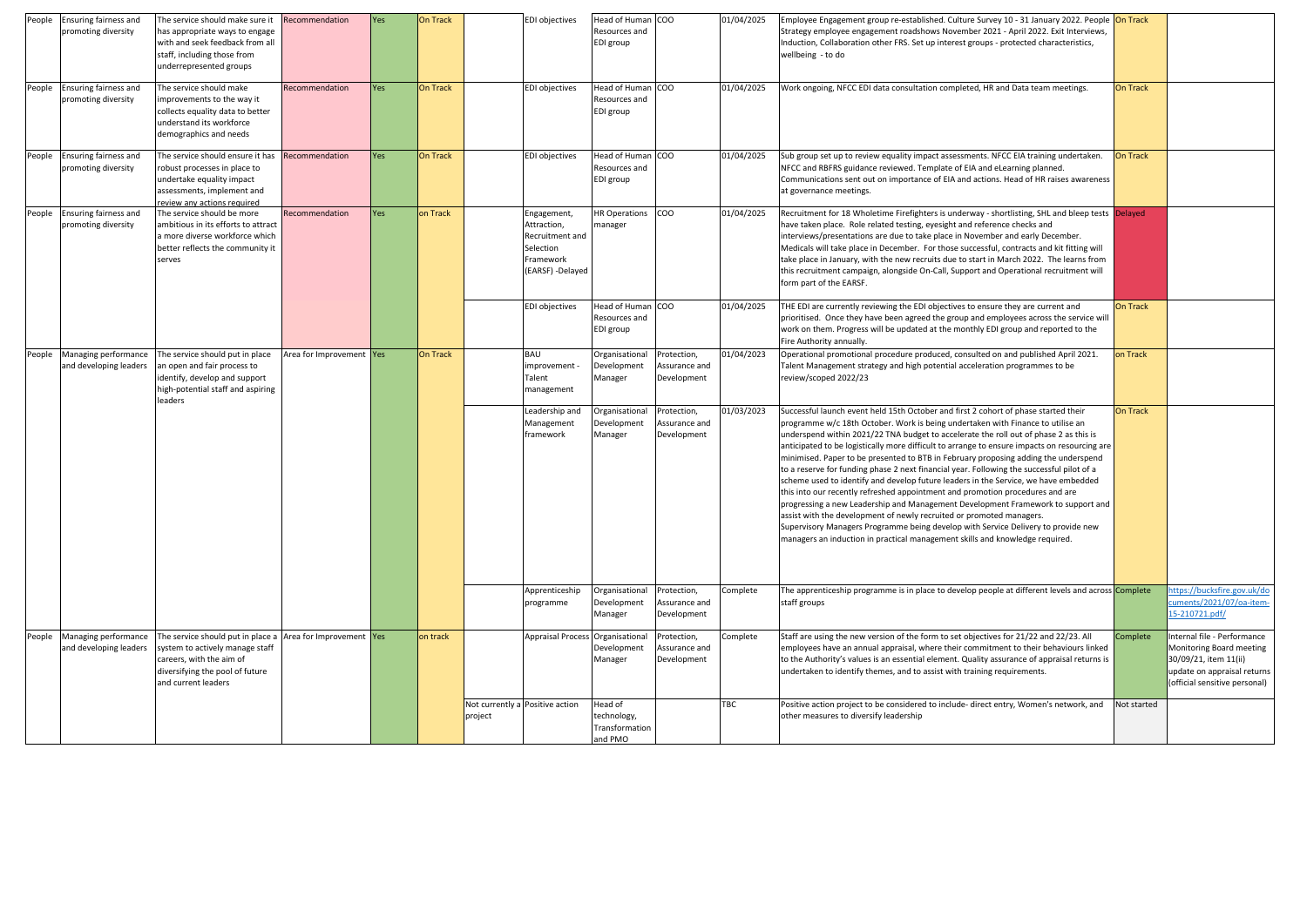### **HMICFRS 2021 Inspection Report - Identified Good Practice (narrative)**

| Progress & Issues Report                                              | <b>Status</b>  | Evidence to support completion |
|-----------------------------------------------------------------------|----------------|--------------------------------|
|                                                                       | on track       |                                |
|                                                                       | <b>BAU</b>     |                                |
|                                                                       |                |                                |
| GTI part 2 recommendations will lead to rescope of this<br>workstream | on track       |                                |
|                                                                       |                |                                |
|                                                                       | <b>BAU</b>     |                                |
|                                                                       | on track       |                                |
|                                                                       | Complete       |                                |
|                                                                       | on track       |                                |
|                                                                       | on track       |                                |
|                                                                       | on track       |                                |
|                                                                       | <b>BAU</b>     |                                |
| Work required to build sustainable resilience into the<br>model       | Not<br>started |                                |
|                                                                       |                |                                |
|                                                                       | <b>BAU</b>     |                                |
|                                                                       | <b>BAU</b>     |                                |
|                                                                       | <b>BAU</b>     |                                |
| GTI part 2 recommendations may lead to rescope of this<br>workstream  | on track       |                                |
|                                                                       |                |                                |

|               | Last Update:                                                             | 07 February 2022                                                                                                                                   |                                     |                     |                                                                                                                                                                                                                                                          |                                                              |                                                    |                                             |                         |                                                                               |                |
|---------------|--------------------------------------------------------------------------|----------------------------------------------------------------------------------------------------------------------------------------------------|-------------------------------------|---------------------|----------------------------------------------------------------------------------------------------------------------------------------------------------------------------------------------------------------------------------------------------------|--------------------------------------------------------------|----------------------------------------------------|---------------------------------------------|-------------------------|-------------------------------------------------------------------------------|----------------|
| Pillar        | Sub-category                                                             | <b>HMICFRS inspection report finding</b>                                                                                                           | <b>Finding type</b>                 | <b>Accepted Y/N</b> | Rationale, if finding not<br>accepted                                                                                                                                                                                                                    | <b>PMO Project link</b>                                      | <b>Delivery lead</b>                               | <b>Lead Department</b>                      | <b>Delivery</b><br>Date | Progress & Issues Report                                                      | <b>Status</b>  |
|               | Effectiveness Understanding the risk<br>of fire and other<br>emergencies | The service gathers information<br>about the risks its firefighters face in Good Practice<br>response to incidents                                 | Narrative -                         | yes                 |                                                                                                                                                                                                                                                          | <b>SSRI Project</b>                                          | Technical                                          | Protection,<br>Assurance and<br>Development | Mar-23                  |                                                                               | on track       |
|               | Effectiveness Understanding the risk<br>of fire and other<br>emergencies | The service is good at using<br>information from operational<br>incidents attended to<br>improve its understanding of<br>current and past risk     | Narrative -<br><b>Good Practice</b> | yes                 |                                                                                                                                                                                                                                                          | <b>BAU</b>                                                   | Training and<br>Assurance                          | Protection,<br>Assurance and<br>Development | N/A                     |                                                                               | <b>BAU</b>     |
|               | Effectiveness Understanding the risk<br>of fire and other<br>emergencies | The service is ahead of schedule to<br>improve its information about high-<br>rise risk<br>following the Grenfell Tower fire<br>inguiry            | Narrative -<br><b>Good Practice</b> | yes                 |                                                                                                                                                                                                                                                          | Grenfell project<br>(GTI 1)                                  | Technical/Prote<br>ction                           | protection,<br>Assurance and<br>Development | Mar-23                  | GTI part 2 recommendations will lead to rescope of this<br>workstream         | on track       |
| Effectiveness | Preventing fires and<br>other risks                                      | The service is proactive in<br>identifying and reporting<br>safeguarding concerns                                                                  | Narrative -<br><b>Good Practice</b> | yes                 |                                                                                                                                                                                                                                                          | <b>BAU</b>                                                   | Community<br>Safety and<br>Safeguarding<br>Manager | <b>COO</b>                                  | N/A                     |                                                                               | <b>BAU</b>     |
| Effectiveness | Protecting the public<br>through fire regulation                         | The service has done a good job of<br>increasing its number of qualified<br>staff                                                                  | Narrative -<br><b>Good Practice</b> | ves                 |                                                                                                                                                                                                                                                          | <b>Protection Uplift</b><br>Programme                        | Protection                                         | Protection,<br>Assurance and<br>Development | Mar-22                  |                                                                               | on track       |
| Effectiveness | Protecting the public<br>through fire regulation                         | The service is ahead of schedule to<br>audit all ACM-clad high-rise<br>premises                                                                    | Narrative -<br><b>Good Practice</b> | yes                 |                                                                                                                                                                                                                                                          | <b>Building Risk</b><br>Review (BRR)<br>Programme            | Protection                                         | Protection,<br>Assurance and<br>Development | Dec-21                  |                                                                               | Complete       |
| Effectiveness | Protecting the public<br>through fire regulation                         | The service provides proportionate<br>enforcement activity and works with Good Practice<br>others to support its capacity                          | Narrative -                         | yes                 |                                                                                                                                                                                                                                                          | Protection Uplift Protection<br>Programme                    |                                                    | Protection,<br>Assurance and<br>Development | Mar-22                  |                                                                               | on track       |
|               | Effectiveness Protecting the public<br>through fire regulation           | The service is improving its response Narrative -<br>to building consultations                                                                     | <b>Good Practice</b>                | yes                 |                                                                                                                                                                                                                                                          | Protection Uplift Protection<br>Programme                    |                                                    | Protection,<br>Assurance and<br>Development | Mar-22                  |                                                                               | on track       |
| Effectiveness | Protecting the public<br>through fire regulation                         | The service has increased the ways<br>in which it engages with businesses<br>to help<br>them understand and comply with<br>fire safety legislation | Narrative -<br><b>Good Practice</b> | yes                 |                                                                                                                                                                                                                                                          | Protection Uplift Protection<br>Programme                    |                                                    | Protection,<br>Assurance and<br>Development | Mar-22                  |                                                                               | on track       |
|               | other emergencies                                                        | Effectiveness Responding to fires and The service's response strategy is a<br>unique and innovative approach                                       | Narrative -<br><b>Good Practice</b> | yes                 |                                                                                                                                                                                                                                                          | <b>BAU</b>                                                   | Resourcing and Prevention,<br>Projects             | Response and<br>Resilience                  | N/A                     |                                                                               | <b>BAU</b>     |
| Effectiveness | Responding to fires and<br>other emergencies                             | The service meets its immediate<br>availability standard                                                                                           | Narrative -<br><b>Good Practice</b> | Partially<br>accept | The round 2 inspection<br>covered the pandemic<br>timeframe when<br>resourcing improved<br>considerably due various<br>lockdowns and furloughed<br>on-call employees. Further<br>work is required to ensure<br>the availability standard is<br>resilient | Links to AFI in<br>resourcing. Not<br>currently a<br>project | Resourcing and<br>Projects                         | Resourcing and<br>Projects                  | TBC                     | Work required to build sustainable resilience into the<br>model               | Not<br>started |
|               | other emergencies                                                        | Effectiveness Responding to fires and The service meets national response Narrative -<br>standards of performance                                  | <b>Good Practice</b>                | ves                 |                                                                                                                                                                                                                                                          | <b>BAU</b>                                                   | Resourcing and<br>Projects                         | Prevention,<br>Response and<br>Resilience   | N/A                     |                                                                               | <b>BAU</b>     |
|               | Effectiveness Responding to fires and<br>other emergencies               | The service has good command of<br>incidents                                                                                                       | Narrative -<br><b>Good Practice</b> | yes                 |                                                                                                                                                                                                                                                          | <b>BAU</b>                                                   | Training and<br>Assurance                          | Protection,<br>Assurance and<br>Development | N/A                     |                                                                               | <b>BAU</b>     |
| Effectiveness | Responding to fires and<br>other emergencies                             | The service has a positive<br>relationship with Thames Valley Fire Good Practice<br>Control                                                        | Narrative -                         | yes                 |                                                                                                                                                                                                                                                          | <b>BAU</b>                                                   | Pan<br>organisation                                | Prevention,<br>Response and<br>Resilience   | N/A                     |                                                                               | <b>BAU</b>     |
|               | other emergencies                                                        | Effectiveness Responding to fires and Thames Valley Fire Control is<br>developing its ability to handle fire<br>survival<br>guidance calls         | Narrative -<br><b>Good Practice</b> | yes                 |                                                                                                                                                                                                                                                          | Grenfell project                                             | <b>TVFCS</b>                                       | Prevention,<br>Response and<br>Resilience   | 22/23                   | GTI part 2 recommendations may lead to rescope of this on track<br>workstream |                |